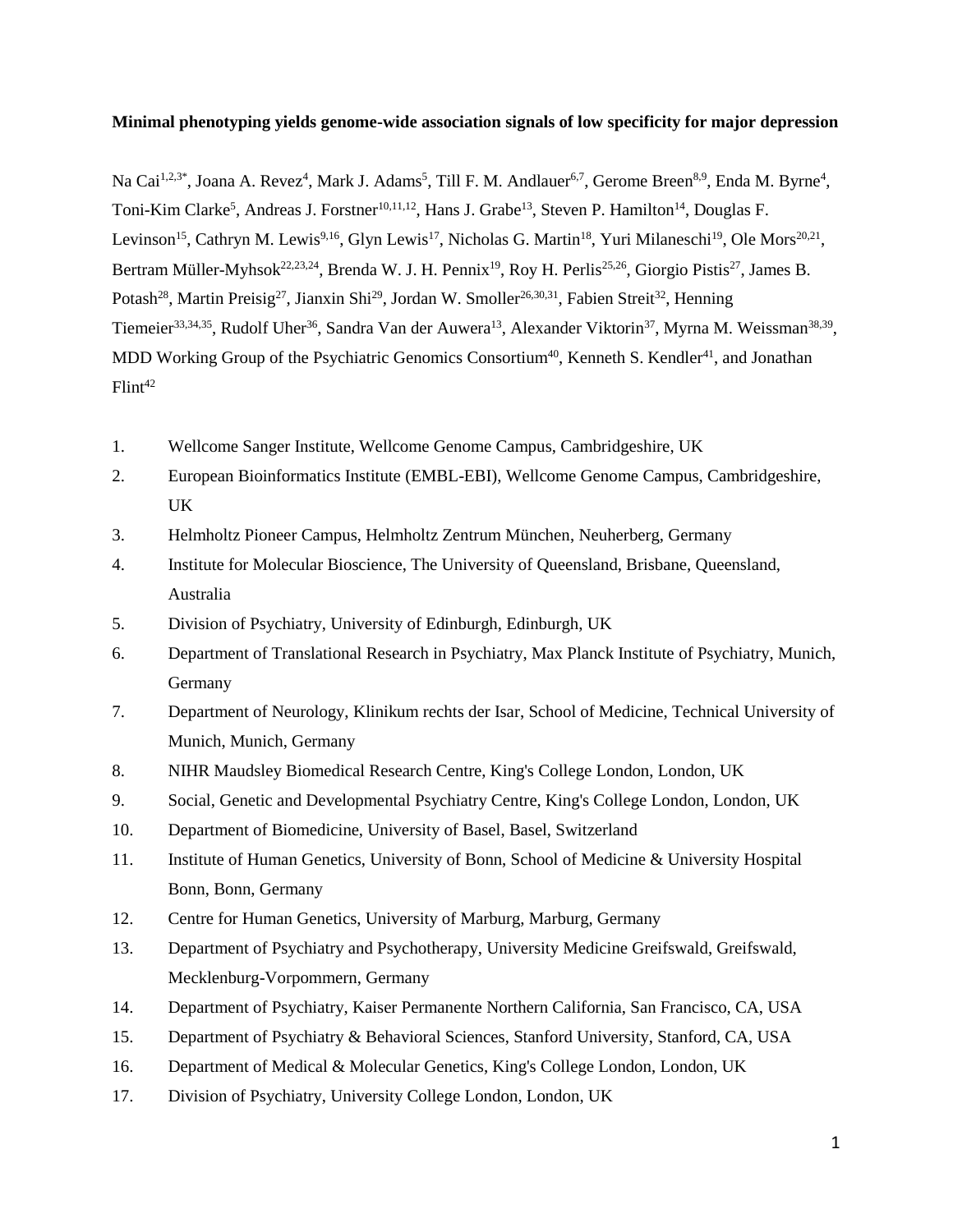- 18. Genetics and Computational Biology, QIMR Berghofer Medical Research Institute, Brisbane, Queensland, Australia
- 19. Department of Psychiatry, Amsterdam UMC, Vrije Universiteit and GGZinGeest, Amsterdam, The Netherlands
- 20. Psychosis Research Unit, Aarhus University Hospital, Risskov, Aarhus, Denmark
- 21. iPSYCH, The Lundbeck Foundation Initiative for Integrative Psychiatric Research, Denmark
- 22. Department of Translational Research in Psychiatry, Max Planck Institute of Psychiatry, Munich, Germany
- 23. Munich Cluster for Systems Neurology (SyNergy), Munich, Germany
- 24. University of Liverpool, Liverpool, UK
- 25. Department of Psychiatry, Harvard Medical School, Boston, MA, USA
- 26. Department of Psychiatry, Massachusetts General Hospital, Boston, MA, USA
- 27. Department of Psychiatry, Lausanne University Hospital and University of Lausanne, Lausanne, Switzerland
- 28. Department of Psychiatry and Behavioral Sciences, Johns Hopkins University School of Medicine, Baltimore, MD, USA
- 29. Division of Cancer Epidemiology and Genetics, National Cancer Institute, Bethesda, MD, USA
- 30. Psychiatric and Neurodevelopmental Genetics Unit (PNGU), Massachusetts General Hospital, Boston, MA, USA
- 31. Stanley Center for Psychiatric Research, Broad Institute, Cambridge, MA, USA
- 32. Department of Genetic Epidemiology in Psychiatry, Medical Faculty Mannheim, Central Institute of Mental Health, University of Heidelberg, Mannheim, Germany
- 33. Department of Epidemiology, Erasmus University Medical Center Rotterdam, Rotterdam, The **Netherlands**
- 34. Department of Child and Adolescent Psychiatry, Erasmus University Medical Center Rotterdam, Rotterdam, The Netherlands
- 35. Department of Social and Behavioral Science, Harvard TH Chan School of Public Health, Boston, MA, USA
- 36. Department of Psychiatry, Dalhousie University, Halifax, Nova Scotia, Canada
- 37. Department of Medical Epidemiology and Biostatistics, Karolinska Institutet, Stockholm, Sweden
- 38. Department of Psychiatry, Columbia University, Vagelos College of Physicians and Surgeons, New York, NY, USA
- 39. Division of Translational Epidemiology, New York State Psychiatric Institute, New York, NY, USA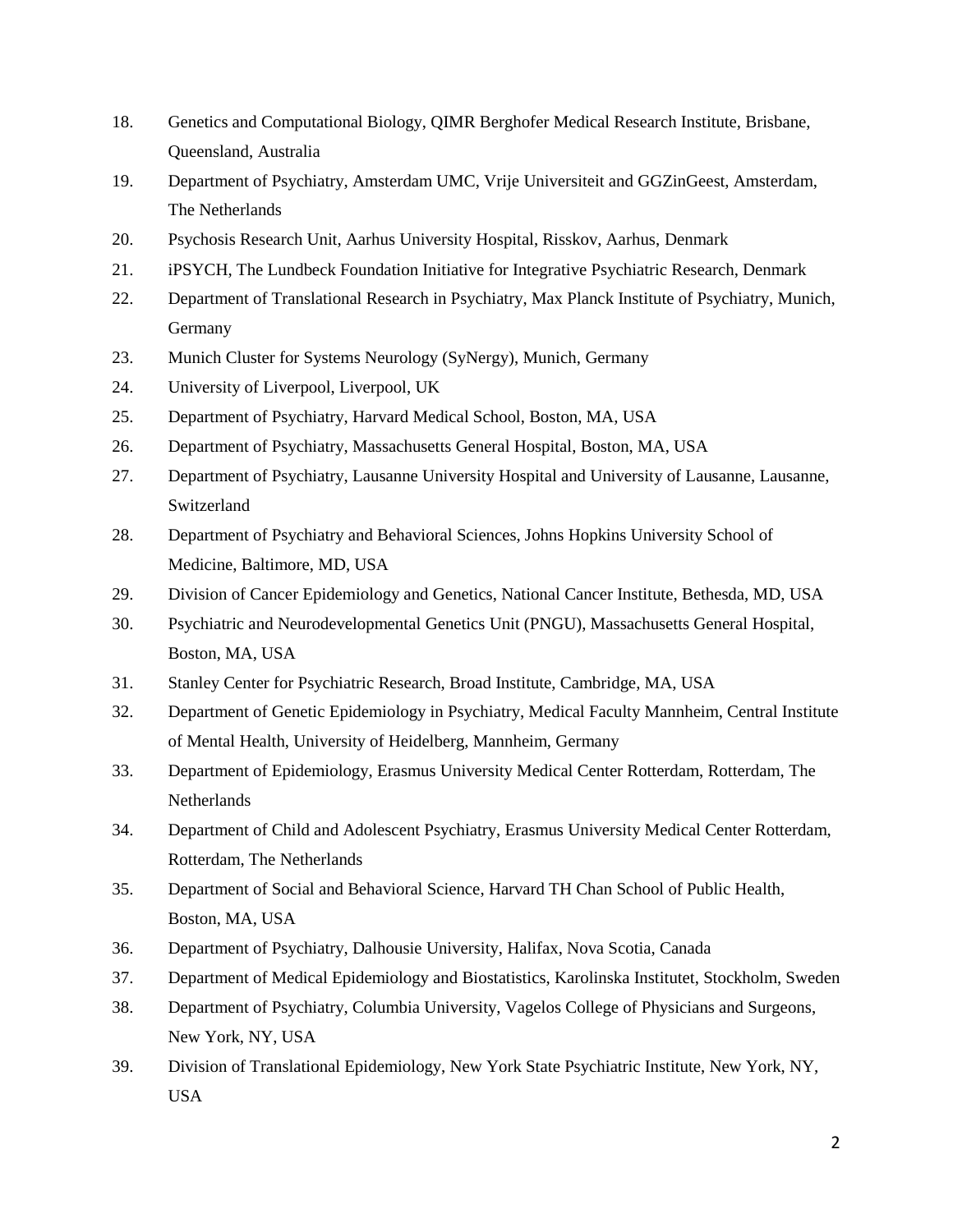- 40. Individual members are listed in the Supplementary Note
- 41. Virginia Institute for Psychiatric and Behavioral Genetics, Department of Psychiatry, Virginia Commonwealth University, Richmond, VA, USA
- 42. Center for Neurobehavioral Genetics, Semel Institute for Neuroscience and Human Behavior, University of California, Los Angeles, Los Angeles, CA, USA

\*e-mail: [na.cai@helmholtz-muenchen.de](mailto:na.cai@helmholtz-muenchen.de)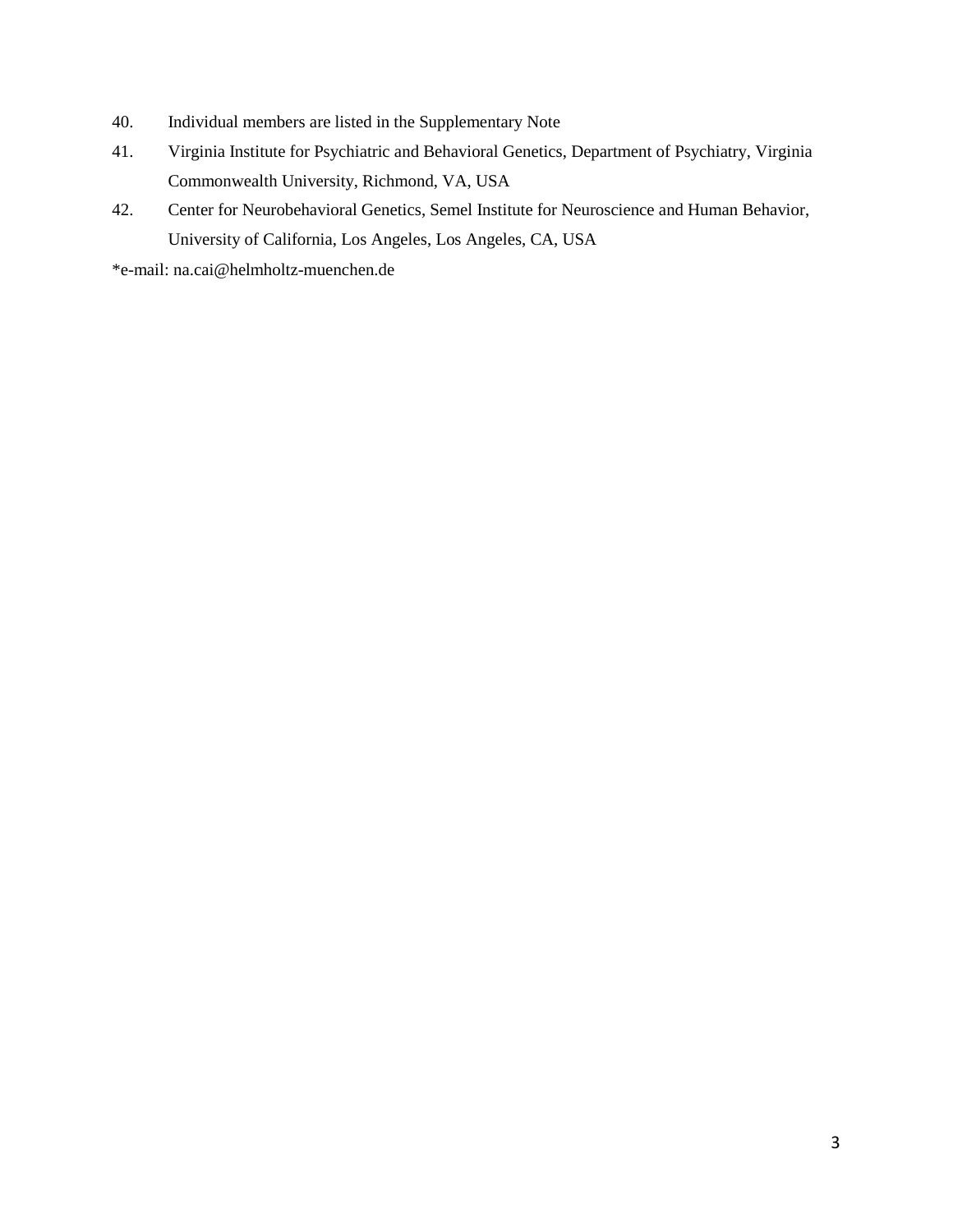**Minimal phenotyping refers to the reliance on the use of a small number of self-reported items for disease case identification, increasingly used in genome-wide association studies (GWAS). Here we report differences in genetic architecture between depression defined by minimal phenotyping and strictly defined major depressive disorder (MDD): the former has a lower genotype-derived heritability that cannot be explained by inclusion of milder cases, and a higher proportion of the genome contributing to this shared genetic liability with other conditions than strictly defined MDD. GWAS based on minimal phenotyping definitions preferentially identifies loci that are not specific to MDD, and though it generates highly predictive polygenic risk scores, the predictive power can be explained entirely by large sample sizes rather than specificity for MDD. Our results show that reliance on results from minimal phenotyping may bias our views of the genetic architecture of MDD and impede our ability to identify pathways specific to MDD.**

A key requisite for robust identification of genetic risk loci underlying psychiatric disease is the use of an appropriately large sample. However, the high cost of phenotyping limits sample collection<sup>1</sup>. One solution for reducing the burden of case identification is to use information from hospital registers<sup>2</sup> or individuals' self-reported symptoms, help-seeking, diagnoses or medication. We refer to the latter strategy as "minimal phenotyping", as it minimizes phenotyping costs and reduces data to a single or few selfreported answers.

However, apart from detecting more GWAS loci<sup>3-5</sup> (Supplementary Table 1), the consequences of sacrificing symptomatic information for genetic analyses have rarely been investigated. The consequences may be particularly important for major depressive disorder (MDD) because of its phenotypic and likely etiological heterogeneity<sup>6</sup>, high degree of comorbidity with other psychiatric diseases<sup>7</sup>, and substantial discrepancies between self-assessment using symptom scales and diagnoses made with full diagnostic criteria<sup>8</sup>. While a majority of the population self-identify as having one or two depressive symptoms at any one time, only between 9% and 20% of the population have sufficient symptoms to meet criteria for lifetime occurrence of MDD $8-10$ . Furthermore, there are high rates of false positives when diagnoses are made without applying diagnostic criteria<sup>12</sup>, and antidepressants are prescribed for a wide range of conditions other than MDD<sup>13-15</sup>. As such, a cohort of MDD cases obtained either through the use of selfreport of illness or prescribed treatment may yield a sample that is not representative of the clinical disorder, but enriched in those with non-specific sub-clinical depressive symptoms and depression secondary to a comorbid disease.

By comparing the genetic architecture of minimal phenotyping definitions of depression with those using full diagnostic criteria for MDD in UK Biobank<sup>16</sup>, a community-based survey of half a million men and women, we assess the implications of a minimal phenotyping strategy for GWAS in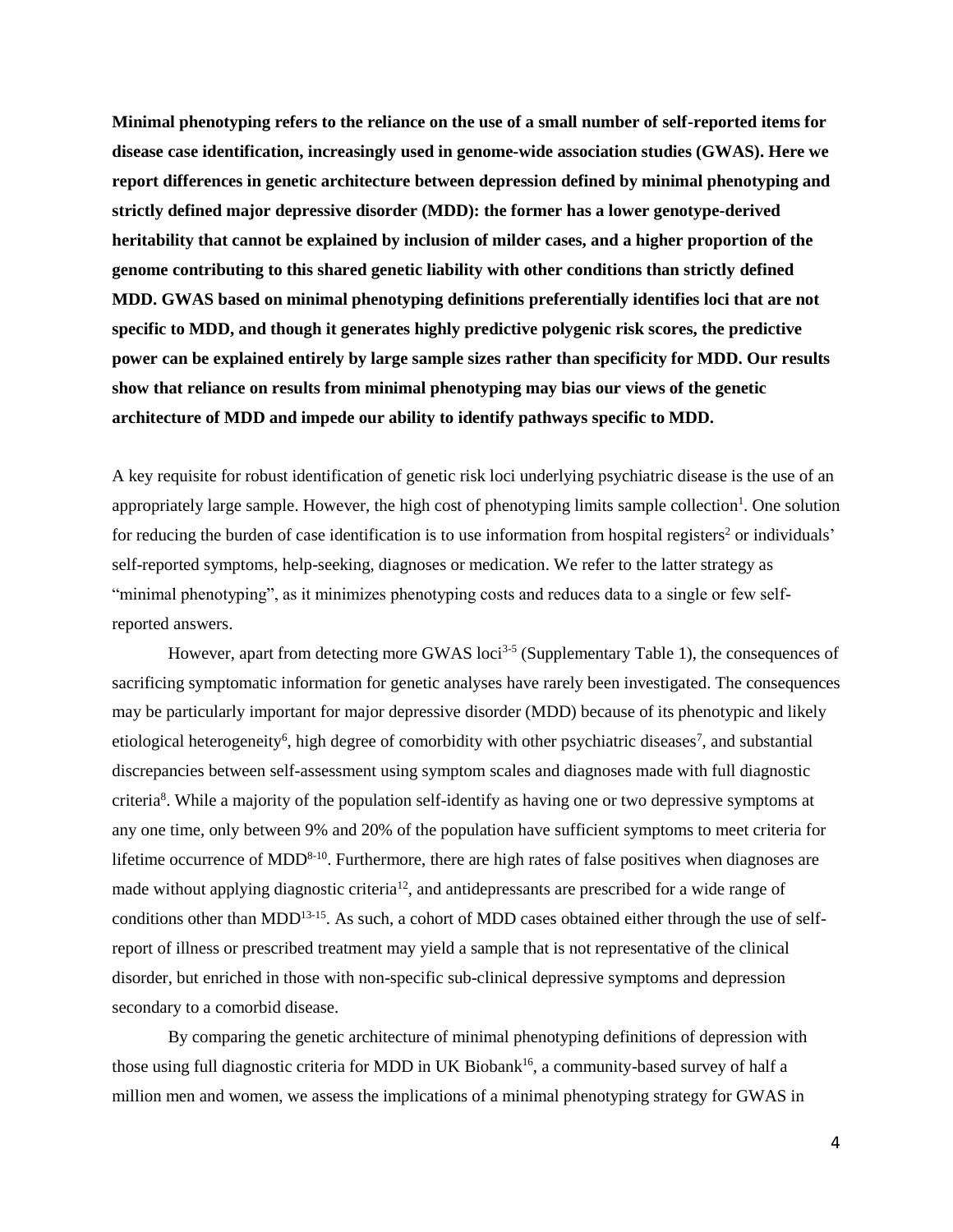MDD. We find that MDD defined by minimal phenotyping has a large non-specific component, and if GWAS loci from these definitions are chosen for follow-up molecular characterization, they may not be informative about biology specific to MDD.

# **Results**

**Definitions of depression in UK Biobank.** We identified five ways that MDD can be defined in UK Biobank. First, self-reports of seeking medical attention for depression or related conditions provide "Help-seeking" definitions of MDD (referred to as "broad depression" in a previous GWAS<sup>3</sup>). Second, participants are diagnosed with "Symptom-based" MDD if, in addition to meeting help-seeking criteria, they report ever experiencing one or more of the two cardinal features of depression (low mood or anhedonia) for at least two weeks<sup>17</sup>. Third, a "Self-Report" definition of MDD is based on participants' self-reports of all past and current medical conditions to trained nurses. Fourth, an electronic medical record ("EMR") definition is derived from ICD10 primary and secondary illness codes in electronic health records. Finally, a "CIDI-based" diagnosis of lifetime MDD is available from subjects who answered an online "Mental Health Follow-up" questionnaire (MHQ)<sup>18</sup> based on the Composite International Diagnostic Interview Short Form (CIDI-SF)<sup>19</sup>, which included DSM-5 criteria for MDD (Supplementary Note, Supplementary Fig. 1, and Supplementary Table 2). None of the definitions uses trained interviewers applying structured clinical interviews, and only the last applies operationalized criteria including symptoms, length of episode (more than two weeks) and impaired social, occupational or educational function. From hereon we refer to definitions one to three as 'minimal', the fourth as "EMR-based", and the fifth as 'strictly' defined MDD (Supplementary Note). We also included a category of participants who met the help-seeking based definition (part of "broad depression" in Howard et al.<sup>3</sup>) but failed to meet the symptom-based definition (as they had neither of the two cardinal symptoms of depression: depressed mood or a loss of interest or pleasure in daily activities for more than two weeks). This group we refer to as "Non-MDD" (described in detail in the Supplementary Note and Supplementary Table 3). Figure 1 outlines the different diagnostic categories and the numbers of samples that each contains.

All definitions are based on recall of episodes or symptoms of depression by participants in the UK Biobank. As priming of recall by current mood affects the reliability of such reports<sup>20-22</sup>, we emphasize that each definition is noisy, and can be interpreted as being enriched for individuals truly fulfilling its criteria. We explore the further characteristics of all definitions and considerations in their genome-wide association analyses (GWAS) in the Supplementary Note, Supplementary Figures 2-5, and Supplementary Tables 2-11.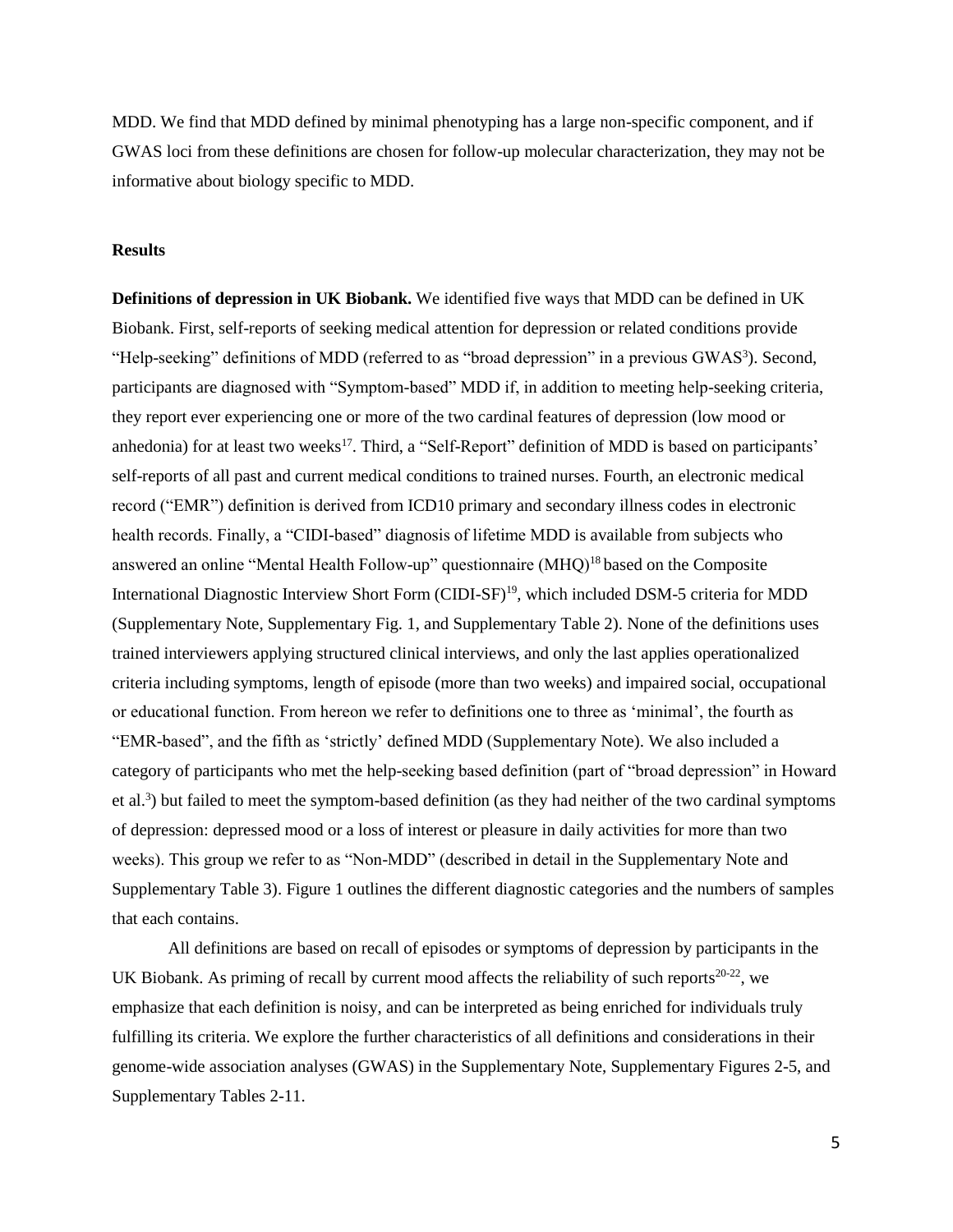**Minimal phenotyping definitions of depression are epidemiologically different from strictly defined MDD.** We assessed whether known risk factors for MDD were similar between definitions of depression<sup>26</sup>. Figure 2a-g shows the mean effect (odds ratio, OR) with confidence intervals of each of the following:  $sex^{27,28}$ , age<sup>29</sup>, educational attainment<sup>30-32</sup>, socio-economic status<sup>33</sup>, neuroticism<sup>28,34</sup>, experience of stressful life events in the two years leading up to the baseline assessment, and cumulative traumatic life events preceding assessment<sup>35,36</sup> (Supplementary Note and Supplementary Table 12). Estimates of the risk factor effect sizes differed substantially, and often highly significantly, as shown by the confidence intervals in Figure 2. These may reflect differences in methods of ascertainment, or underlying pathology, between definitions of depression. Next we asked whether differences in risk factors could be used to classify definitions of depression. We applied a clustering algorithm and found that all minimal phenotyping definitions of depression cluster separately from strictly defined MDD (Fig. 2h).

#### **Minimal definitions of depression are not just milder or noisier version of strictly defined MDD.**

Depression defined by minimal phenotyping has lower SNP-based heritabilities  $(h^2_{SNP})$  than more strictly defined definitions (Fig. 3a). Self-report (SelfRepDep  $h^2_{SNP} = 11\%$ , s.e. = 0.85%) and help-seeking based definitions (Psypsy  $h^2_{SNP} = 13\%$ , s.e. = 1.18%; GPpsy  $h^2_{SNP} = 14\%$ , s.e. = 0.81%) have heritabilities of 15% or less. By contrast, strictly defined MDD (LifetimeMSuDD) has a much higher  $h^2_{SNP}$  of 26% (s.e. = 2.15%); imposing the further criterion of recurrence brings the  $h^2_{SNP}$  up to 32% (s.e. = 2.56%). Other definitions have intermediate  $h^2_{SNP}$ . All  $h^2_{SNP}$  estimates were estimated on the liability scale using PCGCs<sup>23</sup> (Supplementary Note), and the trend holds regardless of the method used<sup>23,37-39</sup> (Supplementary Note and Supplementary Table 13). We further verified that the trend cannot be explained by potential case prevalence misestimations (Fig. 3b, Supplementary Note, Supplementary Fig. 3, and Supplementary Table 13), and was not affected by regions of high linkage-disequilibrium or complexity<sup>40</sup> (Supplementary Note and Supplementary Fig. 3). We compared  $h^2_{SNP}$  estimates from previous studies of MDD<sup>4,41,42</sup> (Supplementary Fig. 6) with our results, and found that they fit squarely into the trend we observe: the less strict the criteria used to diagnose MDD, the lower the  $h^2_{SNP}$ .

We examined the role of a number of additional factors for the lower  $h^2_{SNP}$  of minimal phenotyping definitions of MDD. First, minimal phenotyping definitions do not simply have a higher environmental contribution to MDD than the stricter definitions. When we assessed  $h^2_{SNP}$  in MDD cases with high and low exposure to environmental risk factors<sup>44</sup>, we found that minimal phenotyping definitions of depression (GPpsy, SelfRepDep) show no significant difference between exposures, similar to or lower than strictly defined MDD (LifetimeMDD and MDDRecur) (Supplementary Note and Supplementary Table 14). Second, the minimal phenotyping definitions do not merely include milder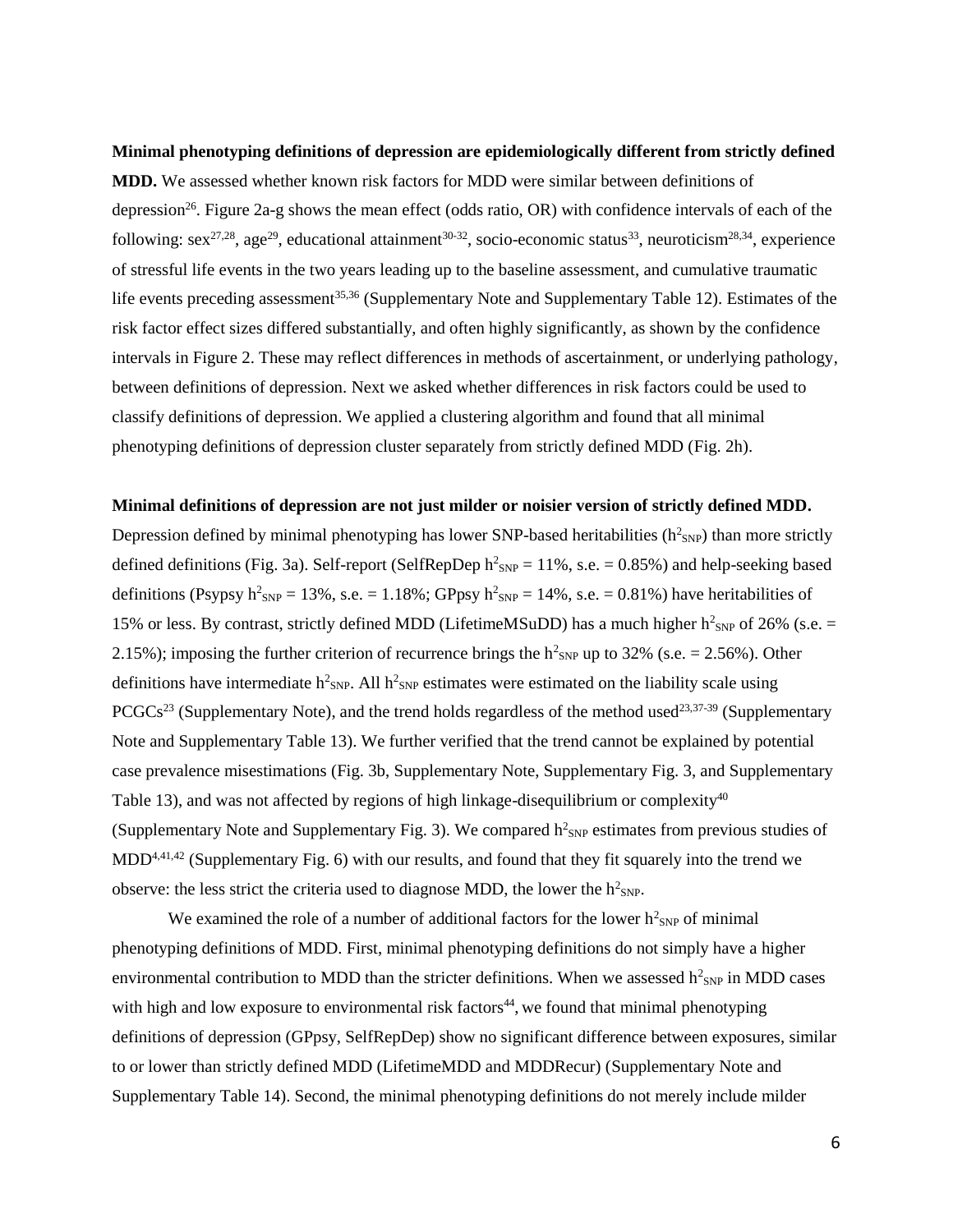cases of MDD as previously hypothesized<sup>43</sup>. Inclusion of milder cases is equivalent to lowering the threshold for disease liability in the population above which "cases" for MDD are defined. Under the liability threshold model<sup>45</sup>, this does not reduce the  $h^2_{SNP}$  (Supplementary Note and Extended Data Fig. 1). Instead, we show through simulations that the lower  $h^2_{SNP}$  of minimal phenotyping definitions of depression may be due to misdiagnosis of controls as cases of MDD, and misclassifications of those with other conditions as cases of MDD (Extended Data Figs. 1 and 2).

**Genetic correlations between definitions of depression and other diseases.** We found that the genetic correlation (rG) between minimal and strictly defined MDD includes a large proportion of non-specific liability to mental ill health. The rG between GPpsy (minimal defined MDD) and LifetimeMDD (strictly defined MDD) is  $0.81$  (s.e. = 0.03), significantly different than unity (Fig. 3c,d, Supplementary Table 15, Supplementary Fig. 6, and Supplementary Note). One interpretation of this finding is that the correlation represents shared genetic liability to MDD<sup>4,5</sup>. However, the majority of the genetic liability of LifetimeMDD due to GPpsy (approximately  $rG^2 = 0.81^2 = 66\%$ ) is shared with the No-MDD definition, GPNoDep, as the genetic liability of GPNoDep explains approximately 70% of the genetic liability of GPpsy (rG = 0.84, s.e. = 0.05), and 34% of that of LifetimeMDD (rG = 0.58, s.e. = 0.08).

We next examined rG between different definitions of MDD and comorbid diseases, using crosstrait LDSC<sup>46</sup> to estimate rG with neuroticism and smoking (Extended Data Fig. 3 and Supplementary Tables 16 and 17) in UK Biobank, as well as with all psychiatric conditions in the Psychiatric Genomics Consortium (PGC)<sup>47</sup>, including PGC1-MDD<sup>42</sup> and depression defined in 23andMe<sup>4</sup> (Supplementary Table 1). Figure 4a and Supplementary Table 18 show few differences in rG estimates between other psychiatric disorders and the different definitions of MDD in UK Biobank, consistent with previous reports<sup>48</sup>.

Similar rG estimates can result from different genetic architectures, indexed by the extent to which genetic liability is spread across the genome. We estimated local  $rG<sub>L</sub>$  and percentage genome contribution to total  $rG_T$  using rho-HESS<sup>49</sup> (Methods and Fig. 4b). 65.8% (s.e. = 0.6%), 37.1% (s.e. = 4.5%) and 42.7% (s.e.  $= 2.3$ %) of the genome explains 90% of the rG<sub>T</sub> between strictly defined MDD (LifetimeMDD) and neuroticism, bipolar disorder, and schizophrenia, respectively. In comparison, 80.2%  $(s.e. = 0.6\%)$ , 47.3%  $(s.e. = 2.4\%)$  and 46.8%  $(s.e. = 0.2\%)$  of the genome is needed to explain the same percentage of  $rG_T$  between help-seeking based GPpsy and the same conditions (Fig. 4c). In other words, minimal phenotyping definitions of depression share more genetic loci with other psychiatric conditions than strictly defined MDD does.

Previous work<sup>4</sup> reported that depression defined through minimal phenotyping shows enrichment of  $h^2_{SNP}$  in regions of the genome encoding genes specifically and highly expressed in central nervous system (CNS) tissues represented in GTEx<sup>50</sup>. We assessed this in the definitions of depression in UK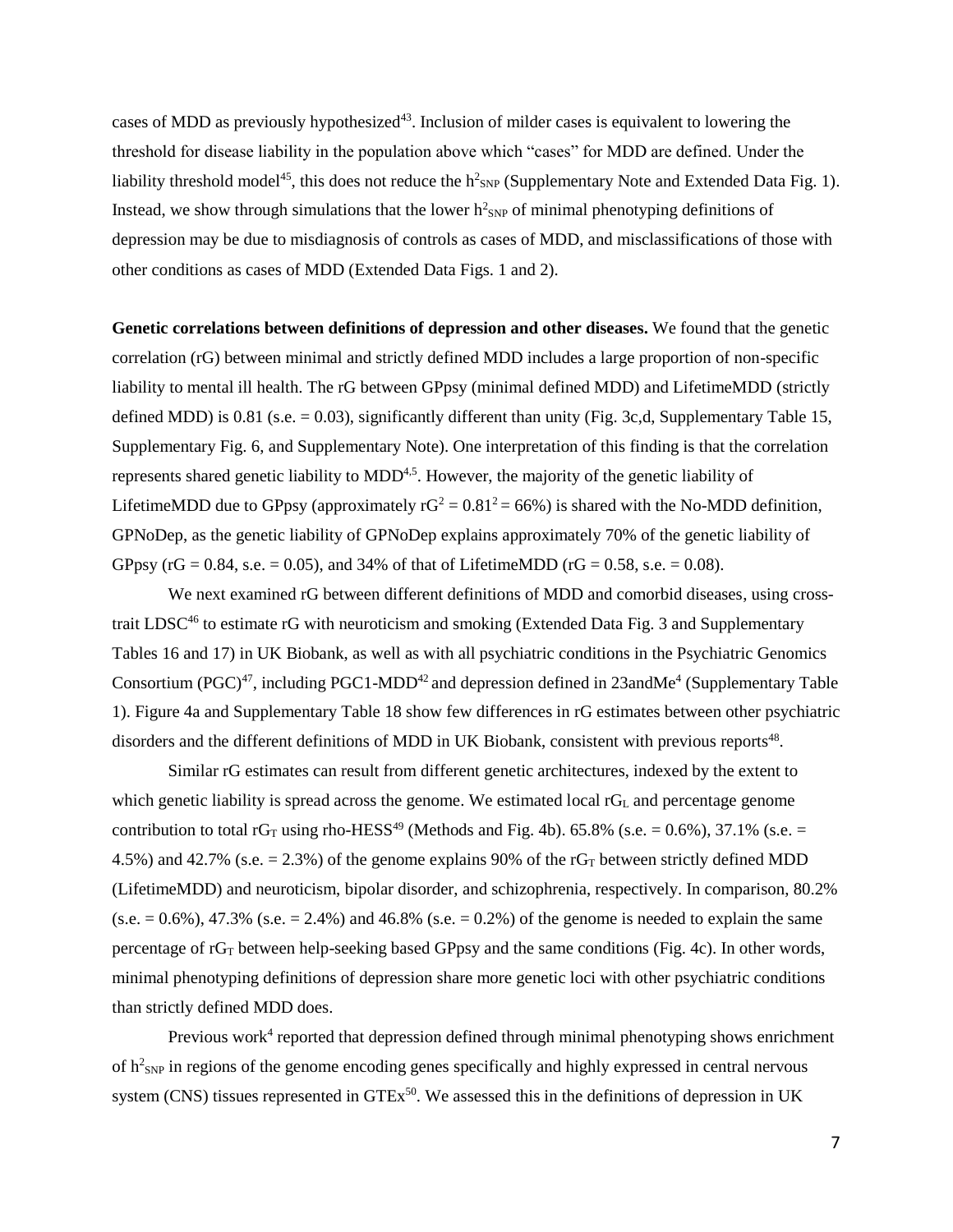Biobank using LDSC-SEG<sup>51</sup>. As shown in Figure 5, neither strictly defined MDD (LifetimeMDD) nor MDD defined based on structured clinical assessments in PGC1-MDD show significant CNS enrichments, even though larger and more heterogeneous cohorts do (Methods, Supplementary Note, Supplementary Table 1, and Extended Data Fig. 4). Notably, minimal phenotyping definition GPpsy shows a significant CNS enrichment, as does the non-MDD help-seeking definition GPNoDep, neuroticism, smoking, and other disorders in the  $PGC^{47}$  such as schizophrenia<sup>53</sup> and bipolar disorder<sup>54</sup>. Our analysis shows that the degree of CNS enrichment does not relate to the strictness of the definition of MDD, and is neither sufficient nor valid evidence that any particular definition of depression better represents MDD, or captures the biological mechanisms behind MDD.

**GWAS hits from minimal phenotyping are not specific to MDD.** We next examined the specificity of action of individual genetic loci found in GWAS of each definition of MDD. We found that the helpseeking definitions gave the greatest number of genome-wide significant loci (27 from GPpsy and Psypsy, Supplementary Table 10) in GWAS, consistent with their larger sample sizes and statistical power for finding associations. We examined whether these loci could be detected in strictly defined MDD. Of the 27 loci from minimal phenotyping definitions, 10 showed significant effects (at *P* < 0.05 after multiple testing correction for 27 loci) on LifetimeMDD, despite the latter's much smaller sample size, consistent with the hypothesis that risk loci for minimal phenotyping MDD also act in strictly defined MDD. However, all 10 loci also showed significant effects in neuroticism, smoking, schizophrenia, or the no-MDD help-seeking condition (GPNoDep, Supplementary Table 19). Furthermore, all significant SNPs in minimal phenotyping definitions of depression have the same directions of effect on non-MDD phenotypes (Fig. 6).

We found the same pattern of results when we used loci identified from a minimal phenotyping strategy in an independent study by  $23$  and Me that used a minimal phenotyping definition<sup>4</sup>. Of the 17 loci, ten replicated in GPpsy (at  $P < 0.05$ , after multiple testing correction for 17 loci) and three replicated in LifetimeMDD. All significant SNPs have the same directions of effect on neuroticism, smoking or schizophrenia (Extended Data Fig. 5 and Supplementary Table 20) and are therefore not specific to MDD, consistent with our analysis of minimal phenotyping definitions in UK Biobank. In summary, GWAS of minimal phenotyping definitions of depression primarily enables discovery of pathways that are shared with other conditions. It is not currently possible to assess the specificity of GWAS loci from strictly defined MDD in the same way, given the sample size of strictly defined MDD remains relatively small, and GWAS hits relatively few.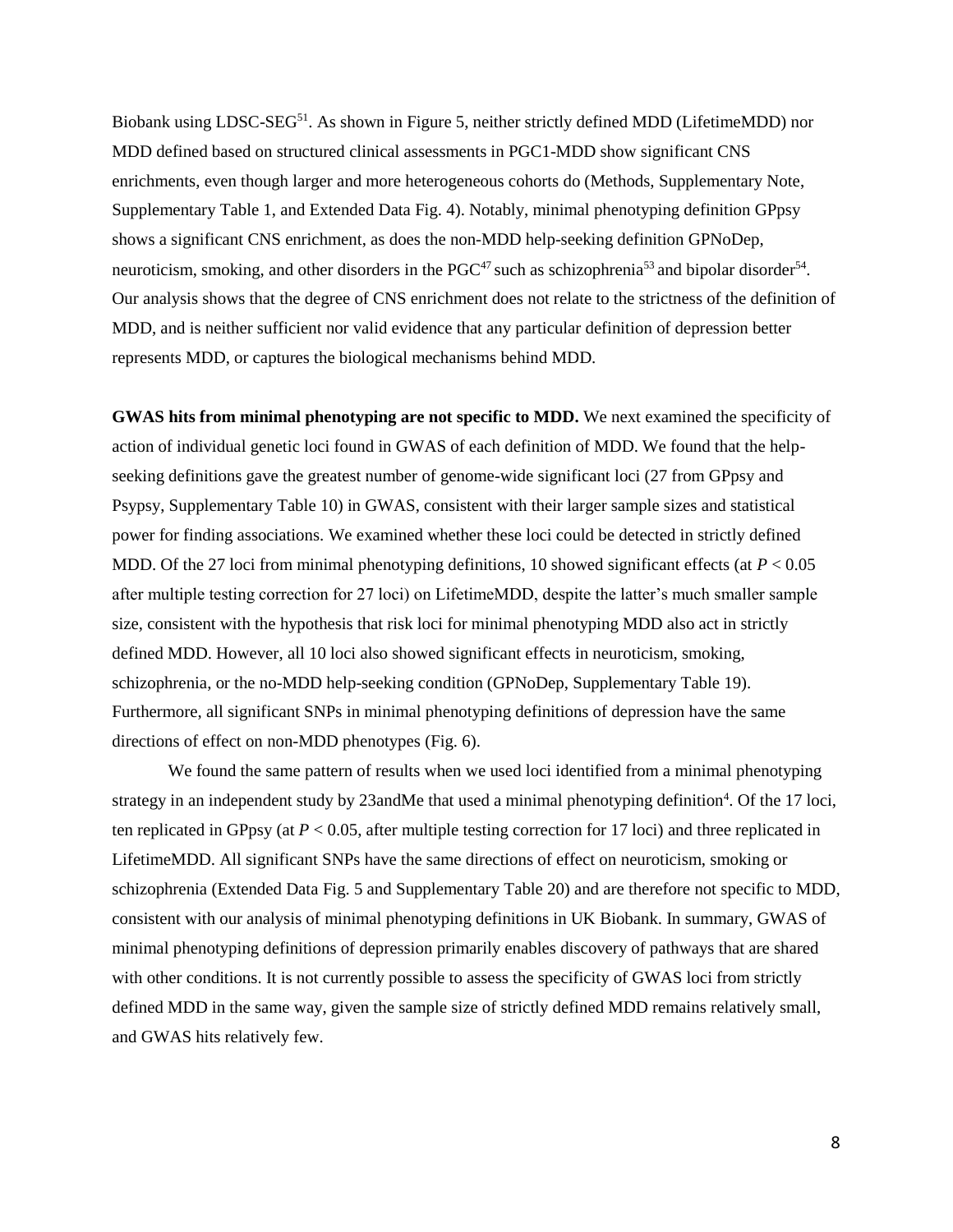**Out-of-sample prediction of MDD.** Finally, we explored how well the definitions of depression in UK Biobank predict strictly defined, CIDI-based MDD in independent cohorts, using data from 23 MDD cohorts in the latest data freeze from the MDD Working Group of the Psychiatric Genomics Consortium (PGC29-MDD5,52; Supplementary Note, Supplementary Table 21, and Supplementary Fig. 7). We constructed polygenic risk scores (PRS) on each definition of depression in UK Biobank (Methods) and examined their prediction in each of the PGC29-MDD cohorts. Of note, PRS from all definitions of depression in UK Biobank, whether minimally or strictly phenotyped, accounted for a small proportion of variation in disease status in PGC29-MDD (Supplementary Table 22). We observed the following features.

First, PRS obtained using the full sample of GPpsy performed best at predicting MDD status in independent cohorts from PGC29-MDD (Fig. 7a, Nargelkerke's  $r^2 = 0.018$ , AUC = 0.56 at *P* value threshold of 0.1; Extended Data Fig. 6). However, when equal sample sizes were used (randomly downsampled to 50,000 and case prevalence of 0.15; Methods), GPpsy no longer performed best at predicting MDD status in PGC29-MDD cohorts (Fig. 7b). Rather, PRS from the strictly defined CIDI-based MDD (LifetimeMDD) best predicted MDD disease status (Nargelkerke's  $r^2 = 0.0027$ , AUC = 0.52 at *P* value threshold of 0.1; Extended Data Fig. 6).

Second, the higher prediction accuracy of PRS obtained using the full sample of GPpsy can be entirely explained by its larger sample size<sup>55</sup> (113,260 cases, 219,362 controls, effective sample size = 298,677; Supplementary Note and Extended Data Fig. 7). We calculated the effective sample size needed for other definitions to have the same predictive power: for strictly defined LifetimeMDD, we would need an effective sample size of 129,106 (Supplementary Note and Extended Data Fig. 7), less than half of that of GPpsy.

Third, PRS from strictly defined LifetimeMDD predicted MDD disease status better in the PGC29-MDD cohorts that have a higher percentage of cases fulfilling DSM-5 symptom criteria (Supplementary Table 21 and Extended Data Fig. 8; Pearson *r* <sup>2</sup>between AUC and percentage cases in PGC29-MDD cohorts fulfilling DSM-5 symptom criteria =  $0.26$ ,  $P = 0.025$ , at PRS *P* value threshold = 0.1). This is consistent with the interpretation that LifetimeMDD captures signal specific to MDD. We did not observe such a trend for GPpsy (Pearson  $r = 0.02$ ,  $P = 0.57$  at PRS P value = 0.1) or any other definition of depression (Supplementary Table 23), suggesting their lower specificity for MDD.

### **Discussion**

Our study demonstrates that the genetic architecture of minimal phenotyping definitions of depression is different from that of strictly defined MDD and is enriched for non-specific effects on MDD. Using a range of definitions of MDD in UK Biobank, from self-reported help seeking to a full assessment of the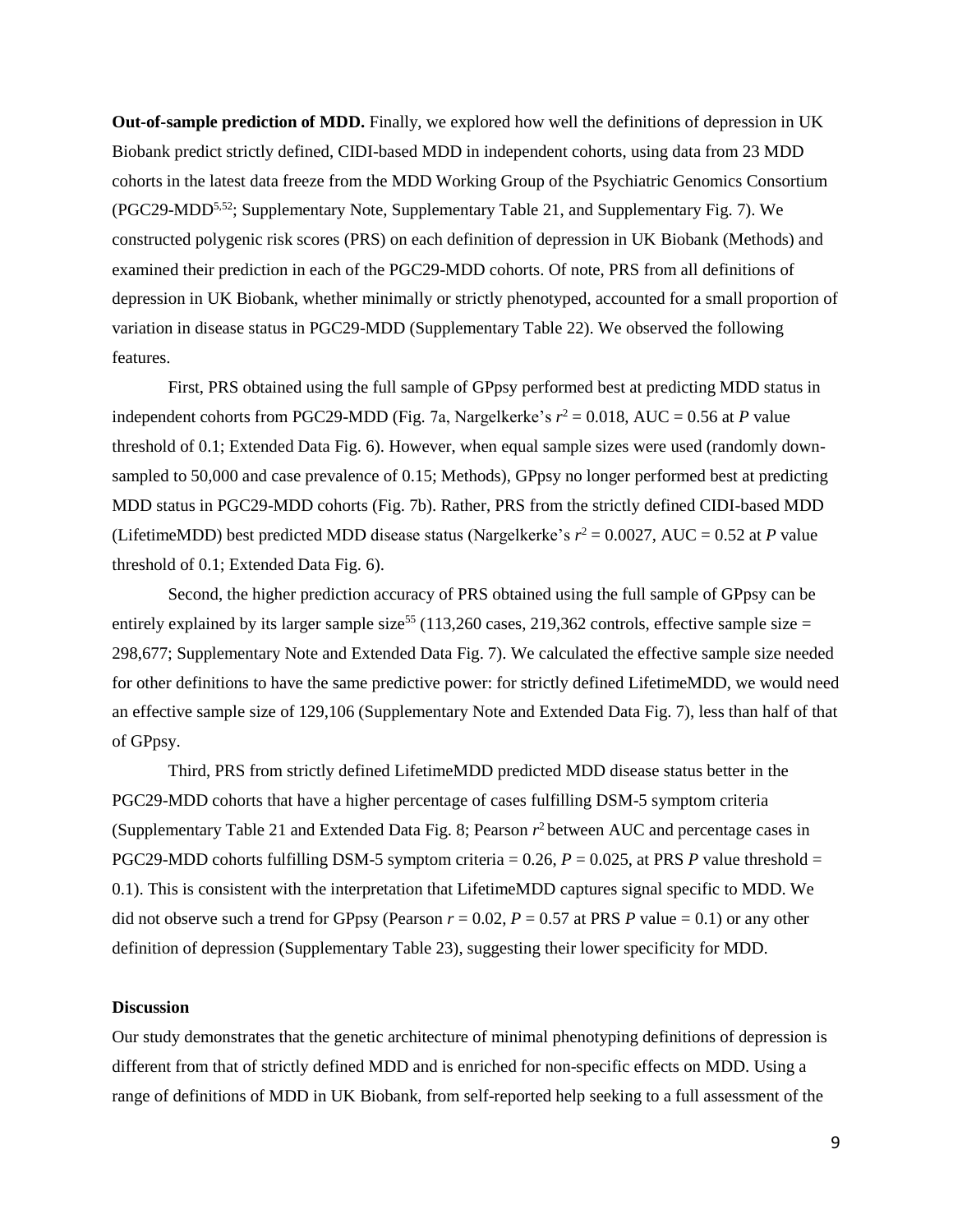DSM-5 criteria for MDD through self-reported symptoms from the MHQ, we made five key observations.

First, the heritabilities of depression defined by minimal phenotyping strategies are lower than MDD defined by full DSM-5 criteria using the CIDI questionnaire. Second, although there is substantial genetic correlation between definitions, much of the shared genetic liability is not specific to MDD, and there remain significant differences, indicating the presence of genetic effects unique to each definition. Third, a larger percentage of the genome contributes to the shared genetic liability between minimal phenotyping definitions of depression and other psychiatric conditions than those between CIDI-based MDD and other conditions, likely driven by misdiagnosis due to non-specific phenotyping. Fourth, all GWAS hits from minimal definition of depression GPpsy are shared with genetically correlated conditions such as neuroticism and smoking. Finally, while minimal phenotyping definitions enable greater predictive power for MDD status in independent cohorts, this is due to its large sample size rather than its indexing of MDD-specific effects. These results point to the non-specific nature of genetic factors identified in minimal phenotyping definitions of depression.

A number of factors need to be borne in mind when interpreting the above observations. Importantly, none of the definitions of depression in the UK Biobank were obtained from structured clinical interviews with an experienced rater (the gold standard for diagnosing MDD). The closest to that standard in UK Biobank is the online MHQ<sup>18</sup>, based on the Composite International Diagnostic Interview Short Form (CIDI-SF)<sup>19</sup>. Our results suggest that self-reported diagnoses using a CIDI-SF or other diagnostic questionnaires with full DSM-5 criteria lie on the same genetic liability continuum as MDD. This would argue that MDD cases identified through self-report means using a full diagnostic questionnaire will be enriched for more strictly defined forms, with the consequence that results from genetic analysis will include loci that contribute to strictly defined MDD disease risk $64,65$ .

Minimal definitions of MDD do not simply include cases with lower genetic liability to MDD. This is consistent with a recent study of three large twin cohorts, which asked if a combination of MDD, depressive symptoms and neuroticism is able to capture all genetic liability of  $MDD<sup>67</sup>$ , and showed that 65% of the genetic effects contributing to MDD are specific, and minimally defined depression (inclusive of MDD, depressive symptoms and neuroticism) can index only around one-third of the genetic liability to MDD. Similarly, previously reported high degrees of genetic correlation between MDD and depressive symptoms ( $rG = 0.7$ , implying roughly  $rG^2 = 49\%$  of genetic factors contributing to liability of the former is attributable to that of the latter)<sup>26</sup> need to be put in perspective of even higher degrees of sharing between depressive symptoms and other traits such as neuroticism ( $rG = 0.79$ -0.94, implying roughly  $rG<sup>2</sup>$  $= 62-88%$  of genetic variance of the former is attributable to that of the latter, especially if both were assayed at a single time point $^{66}$ ).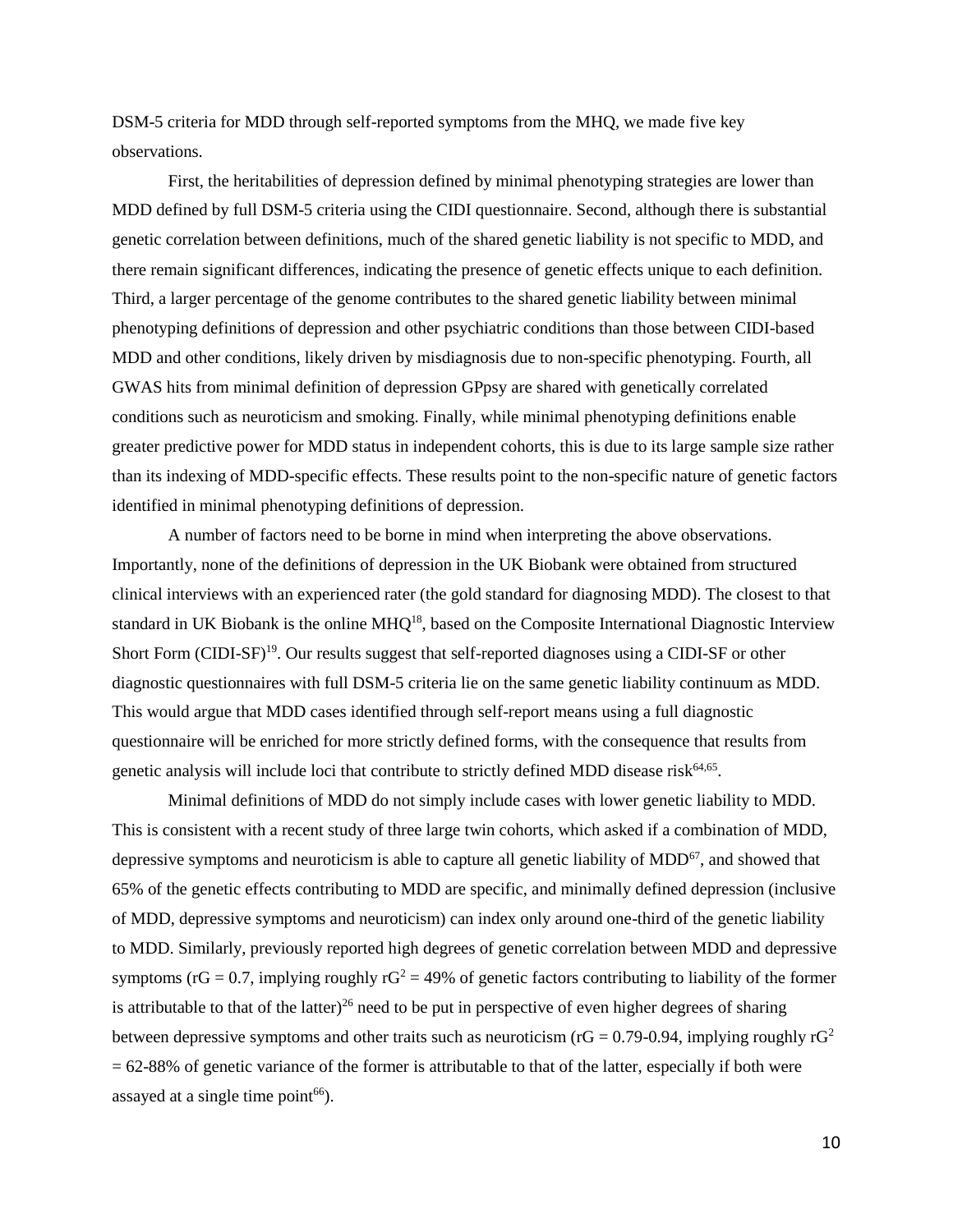Our findings have important implications for downstream investigations. One interpretation is that the non-specific effects found through using minimal phenotyping approaches will still advance understanding of the biology of psychiatric disorders and their treatment<sup>5,56</sup>. A recent report used the "quasi-replication" of GWAS loci between depressive symptoms and neuroticism as validation of their functional significance<sup>66</sup>. An alternative view is that these loci reflect the ways in which depressive symptoms can develop as secondary effects, including through susceptibility to adverse life events<sup>68</sup>, personality types<sup>28</sup>, and use or exposure to psychoactive agents like cigarette smoking<sup>69,70</sup>—in which case, while useful for understanding the basis of mental ill health, they are not informative about the genetic etiology of MDD, and are not useful for developing disease-specific treatment.

Our findings indicate the need for ways to integrate both strict and minimal phenotyping approaches to determine which loci to prioritize for follow-up functional analyses. They also indicate a need for means to assess symptoms for diagnosing MDD with specificity at scale, rather than reliance on minimal phenotyping. Fast and accurate diagnostic methods that use a limited number of questionnaire items are becoming available: for example, computerized adaptive diagnostic screening may be as effective for the diagnosis of MDD as an hour-long face-to-face clinician diagnostic interview<sup>71</sup>. There are ongoing attempts to convert behavioral health tracking data from phones or wearable devices into diagnostic information<sup>72</sup>. If successful, these attempts may lead to a dramatic expansion in our ability to collect data appropriate for psychiatric genetics.

## **Acknowledgements**

We thank Omer Weissbrod, Andy Dahl, Huwenbo Shi and Verena Zuber for insightful discussions. N.C. is supported by the ESPOD Fellowship from the European Bioinformatics (EMBL-EBI) and Wellcome Sanger Institute. A.V. is supported by the Swedish Brain Foundation. C.M.L. and G.B. are funded by the National Institute for Health Research (NIHR) Maudsley Biomedical Research Centre at South London Maudsley Foundation Trust and King's College London. In the last three years, M.M.W. has received research funds from NIMH, Templeton Foundation and the Sackler Foundation and has received royalties for publications of books on interpersonal psychotherapy from Perseus Press, Oxford University Press, on other topics from the American Psychiatric Association Press and royalties on the social adjustment scale from Multihealth Systems. The CoLaus|PsyCoLaus study was and is supported by research grants from GlaxoSmithKline, the Faculty of Biology and Medicine of Lausanne, and the Swiss National Science Foundation (grants 3200B0–105993, 3200B0-118308, 33CSCO-122661, 33CS30-139468, 33CS30- 148401 and 33CS30\_177535/1). The PGC has received major funding from the US National Institute of Mental Health and the US National Institute of Drug Abuse (U01 MH109528 and U01 MH1095320). This research was conducted using the UK Biobank Resource under application no. 28709, and with the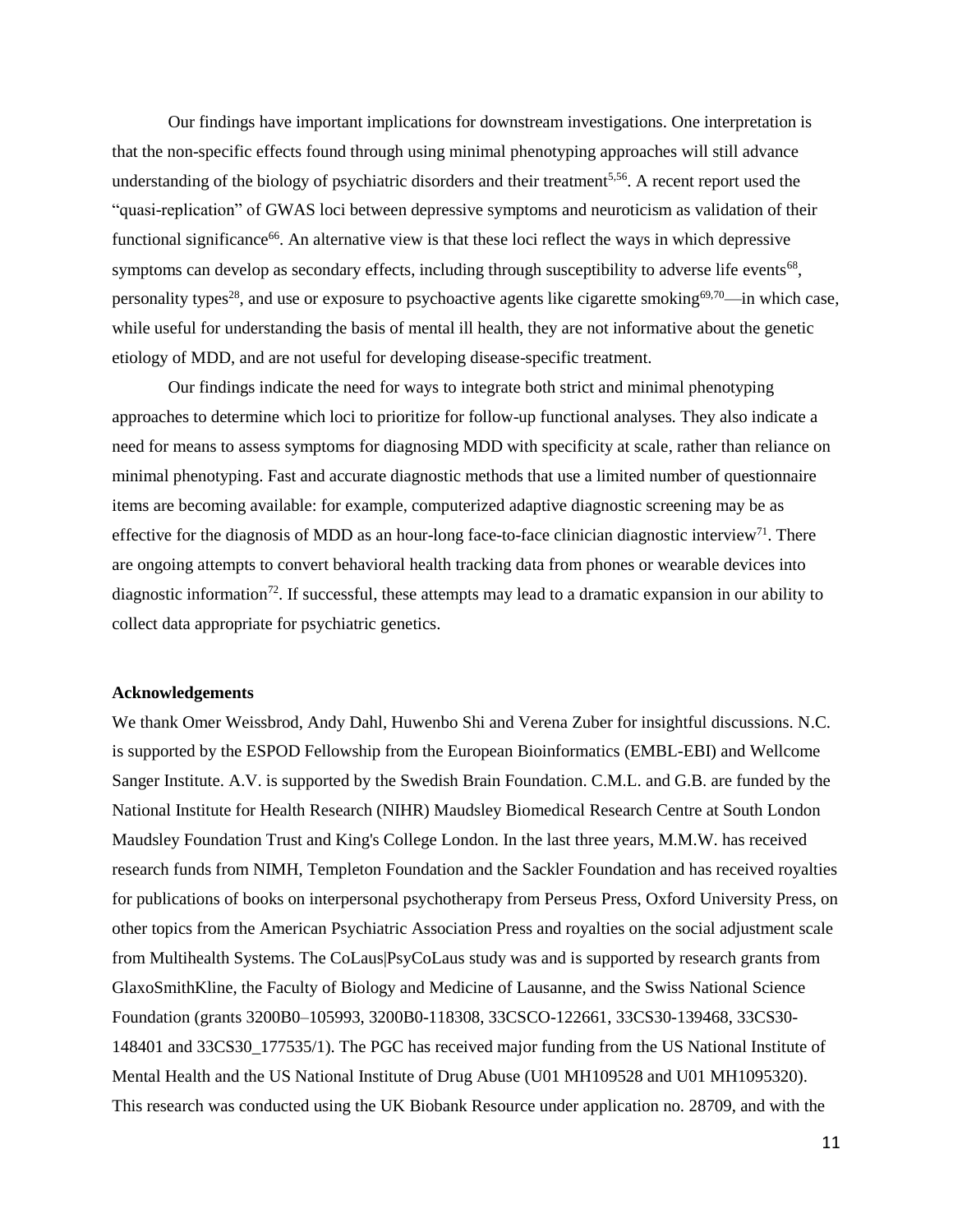support and collaboration from all investigators who comprise the MDD Working Group of the PGC (full list in the Supplementary Note). We are greatly indebted to the hundreds of thousands of individuals who have shared their life experiences with the UK Biobank and PGC investigators.

## **Author Contributions**

N.C. and J.F. designed the study. N.C. and J.A.R. performed the analyses. N.C. and J.F. obtained the data from the UK Biobank Resource. M.J.A., T.F.M.A., G.B., E.M.B., T.-K.C., A.J.F., H.J.G., S.P.H., D.F.L., C.M.L., G.L., N.G.M., Y.M., O.M., B.M.-M., B.W.J.H.P., R.H.P., G.P., J.B.P., M.P., J.S., J.W.S., F.S., H.T., R.U., S.V.d.A., A.V., M.M.W. and all investigators from the MDD Working Group of the PGC contributed data from the PGC. N.C., K.S.K. and J.F. interpreted the results and wrote the manuscript.

### **Competing interests**

C.M.L. is on the scientific advisory board of Myriad Neuroscience. H.J.G. has received travel grants and speaker's honoraria from Fresenius Medical Care, Neuraxpharm and Janssen Cilag as well as research funding from Fresenius Medical Care. B.W.J.H.P. has received (non-related) research grants from Jansen Research and Boehringer Ingelheim.

### **References**

- 1. Lu, J. T., Campeau, P. M. & Lee, B. H. in *Obstetrical and Gynecological Survey* (2014).
- 2. Ripke, S. *et al.* Genome-wide association analysis identifies 13 new risk loci for schizophrenia. *Nat. Genet.* **45**, 1150-1159 (2013).
- 3. Howard, D. M. *et al.* Genome-wide association study of depression phenotypes in UK Biobank identifies variants in excitatory synaptic pathways. *Nat. Commun.* **9**, 1470 (2018).
- 4. Hyde, C. L. *et al.* Identification of 15 genetic loci associated with risk of major depression in individuals of European descent. *Nat. Genet.* **48**, 1031-1036 (2016).
- 5. Wray, N. R. *et al.* Genome-wide association analyses identify 44 risk variants and refine the genetic architecture of major depression. *Nat. Genet.* **50**, 668-681 (2018).
- 6. Flint, J. & Kendler, K. S. The genetics of major depression. *Neuron* **81**, 484-503 (2014).
- 7. Kessler, R. C. *et al.* The epidemiology of major depressive disorder: results from the National Comorbidity Survey Replication (NCS-R). *JAMA* **289**, 3095-3105 (2003).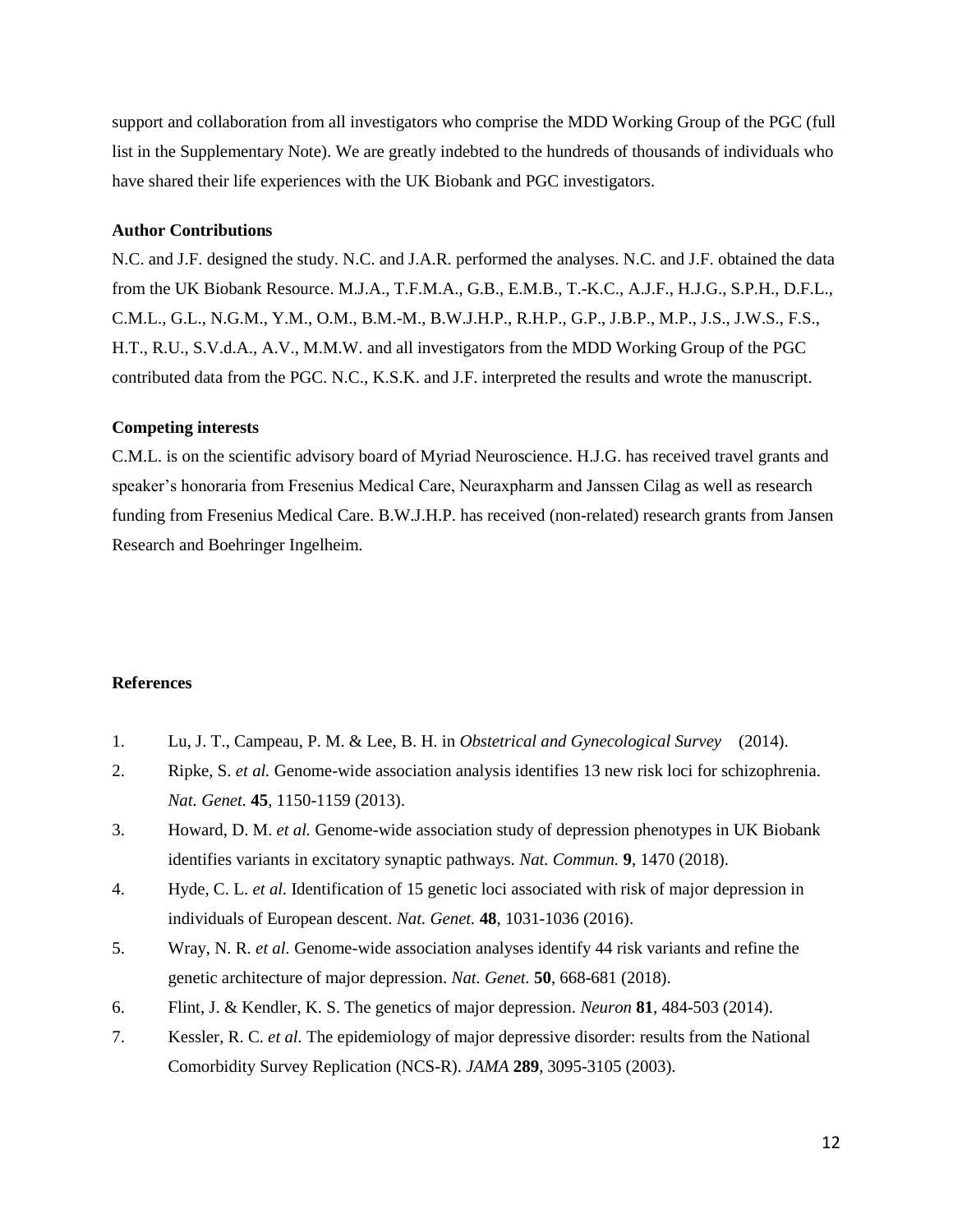- 8. Boyd, J. H., Weissman, M. M., Thompson, W. D. & Myers, J. K. Screening for depression in a community sample. Understanding the discrepancies between depression symptom and diagnostic scales. *Arch. Gen. Psychiatry* **39**, 1195-1200 (1982).
- 9. Breslau, N. Depressive symptoms, major depression, and generalized anxiety: a comparison of self-reports on CES-D and results from diagnostic interviews. *Psychiatry Res.* **15**, 219-229 (1985).
- 10. Weissman, M. M. & Myers, J. K. Rates and risks of depressive symptoms in a United States urban community. *Acta Psychiatr. Scand.* **57**, 219-231 (1978).
- 11. Berardi, D. *et al.* Increased recognition of depression in primary care. Comparison between primary-care physician and ICD-10 diagnosis of depression. *Psychother. Psychosom.* **74**, 225-230 (2005).
- 12. Mitchell, A. J., Vaze, A. & Rao, S. Clinical diagnosis of depression in primary care: a metaanalysis. *Lancet* **374**, 609-619 (2009).
- 13. Mojtabai, R. Clinician-identified depression in community settings: concordance with structuredinterview diagnoses. *Psychother. Psychosom.* **82**, 161-169 (2013).
- 14. Druss, B. G. *et al.* Understanding mental health treatment in persons without mental diagnoses: results from the National Comorbidity Survey Replication. *Arch. Gen. Psychiatry* **64**, 1196-1203 (2007).
- 15. Marcus, S. C. & Olfson, M. National trends in the treatment for depression from 1998 to 2007. *Arch. Gen. Psychiatry* **67**, 1265-1273 (2010).
- 16. Sudlow, C. *et al.* UK biobank: an open access resource for identifying the causes of a wide range of complex diseases of middle and old age. *PLoS Med.* **12**, e1001779 (2015).
- 17. Smith, D. J. *et al.* Prevalence and characteristics of probable major depression and bipolar disorder within UK Biobank: Cross-sectional study of 172,751 participants. *PLoS ONE* **8**, e75362 (2013).
- 18. Davis, K. A. S. *et al.* Mental health in UK Biobank: development, implementation and results from an online questionnaire completed by 157 366 participants. *BJPsych Open* **4**, 83-90 (2018).
- 19. Kessler, R. C. & Ustun, T. B. The World Mental Health (WMH) Survey Initiative version of the World Health Organization (WHO) Composite International Diagnostic Interview (CIDI). *Int. J. Meth. Psych. Res.* **13**, 93-121 (2004).
- 20. Bromet, E. J., Dunn, L. O., Connell, M. M., Dew, M. A. & Schulberg, H. C. Long-term reliability of diagnosing lifetime major depression in a community sample. *Arch. Gen. Psychiatry* **43**, 435- 440 (1986).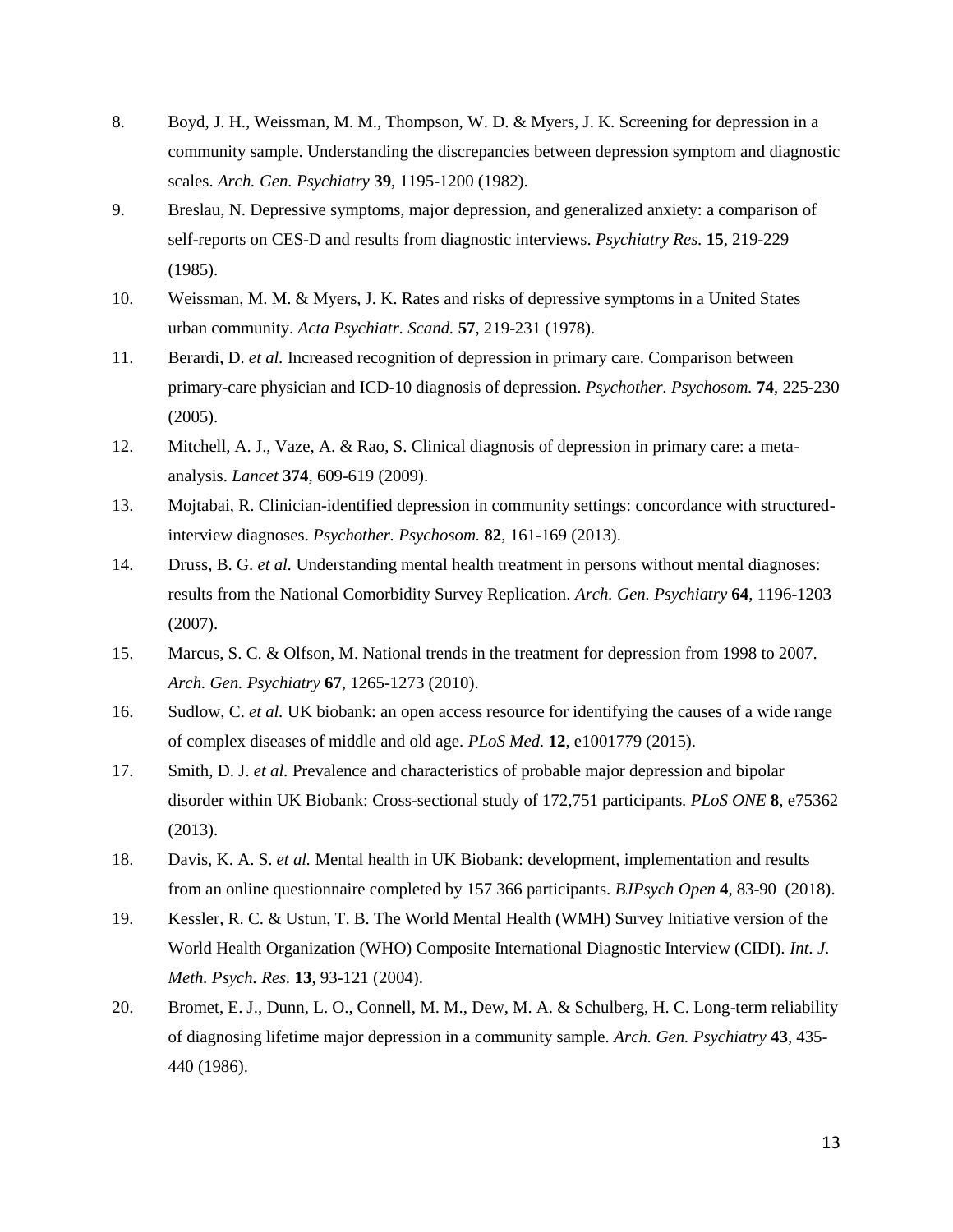- 21. Kendler, K. S., Neale, M. C., Kessler, R. C., Heath, A. C. & Eaves, L. J. The lifetime history of major depression in women. Reliability of diagnosis and heritability. *Arch. Gen. Psychiatry* **50**, 863-870 (1993).
- 22. Rice, J. P., Rochberg, N., Endicott, J., Lavori, P. W. & Miller, C. Stability of psychiatric diagnoses. An application to the affective disorders. *Arch. Gen. Psychiatry* **49**, 824-830 (1992).
- 23. Weissbrod, O., Flint, J. & Rosset, S. Estimating SNP-based heritability and genetic correlation in case-control studies directly and with summary statistics. *Am. J. Hum. Genet.* **103**, 89-99 (2018).
- 24. Fry, A. *et al.* Comparison of sociodemographic and health-related characteristics of UK Biobank participants with those of the general population. *Am. J. Epidemiol.* **186**, 1026-1034 (2017).
- 25. Adams, M. J. *et al.* Factors associated with sharing email information and mental health survey participation in large population cohorts. *bioRxiv* (2019).
- 26. Foley, D. L., Neale, M. C. & Kendler, K. S. Genetic and environmental risk factors for depression assessed by subject-rated symptom check list versus structured clinical interview. *Psychol. Med.* **31**, 1413-1423 (2001).
- 27. Kendler, K. S., Gardner, C. O., Neale, M. C. & Prescott, C. A. Genetic risk factors for major depression in men and women: Similar or different heritabilities and same or partly distinct genes? *Psychol. Med.* **31**, 605-616 (2001).
- 28. Kendler, K. S., Gatz, M., Gardner, C. O. & Pedersen, N. L. Personality and major depression: a Swedish longitudinal, population-based twin study. *Arch. Gen. Psychiatry* **63**, 1113-1120, (2006).
- 29. Alexopoulos, G. S. *et al.* 'Vascular depression' hypothesis. *Arch. Gen. Psychiatry* **54**, 915-922 (1997).
- 30. Kessler, R. C. *et al.* Lifetime prevalence and age-of-onset distributions of DSM-IV disorders in the National Comorbidity Survey Replication. *Arch. Gen. Psychiatry* **62**, 593-602 (2005).
- 31. Kessler, R. C., Foster, C. L., Saunders, W. B. & Stang, P. E. Social consequences of psychiatric disorders, I: Educational attainment. *Am. J. Psychiatry* **152**, 1026-1032 (1995).
- 32. Lorant, V. *et al.* Socioeconomic inequalities in depression: a meta-analysis. *Am. J. Epidemiol.* **157**, 98-112 (2003).
- 33. Kessler, R. C. Epidemiology of women and depression. *J. Affect. Disord.* **74**, 5-13 (2003).
- 34. Kendler, K. S., Neale, M. C., Kessler, R. C., Heath, A. C. & Eaves, L. J. A longitudinal twin study of personality and major depression in women. *Arch. Gen. Psychiatry* **50**, 853-862 (1993).
- 35. Kessler, R. C. The effects of stressful life events on depression. *Ann. Rev. Psychol.* **48**, 191-214 (1997).
- 36. Mazure, C. M. Life stressors as risk factors in depression. *Clinical Psychology: Science and Practice* **5**, 291-313 (1998).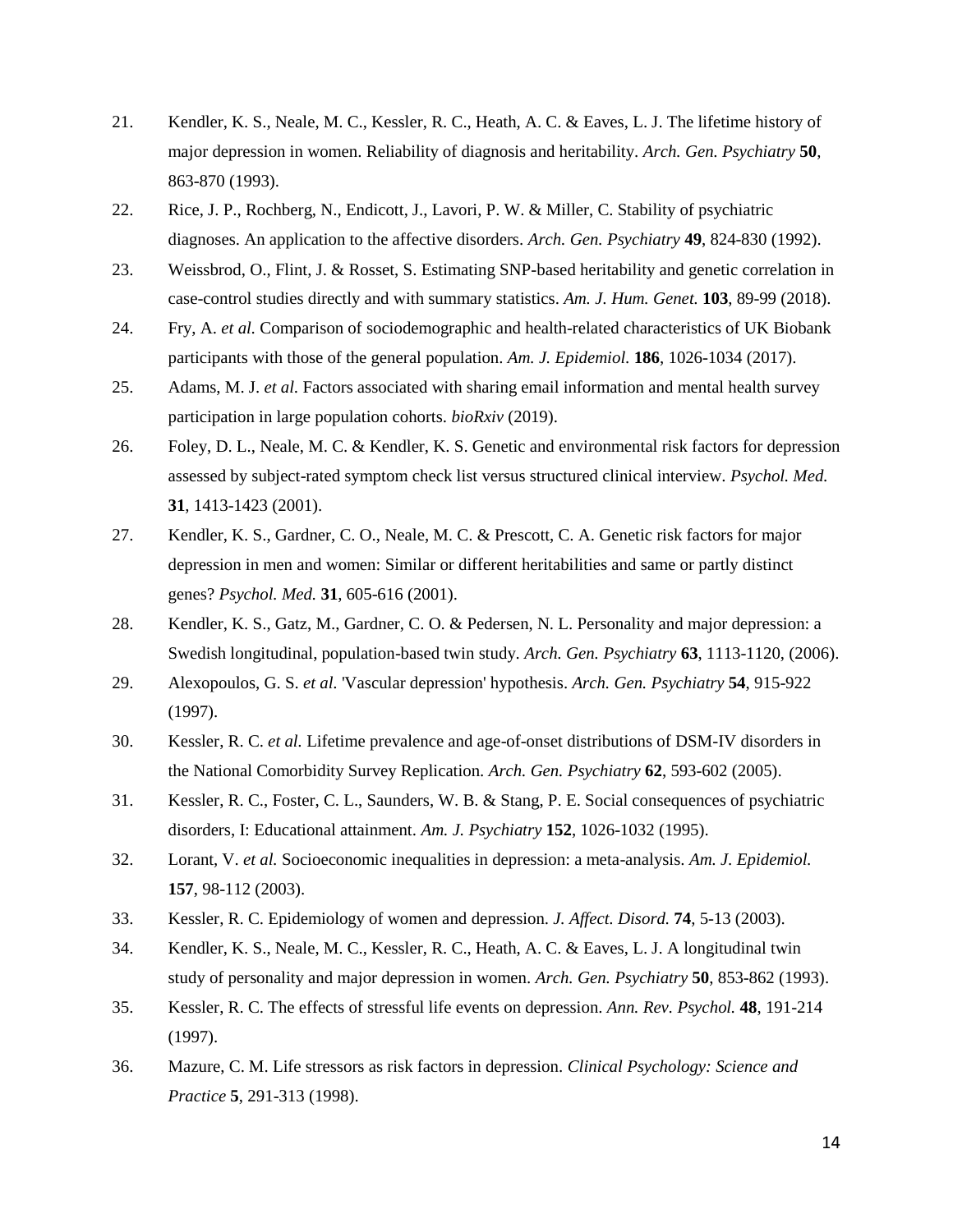- 37. Bulik-Sullivan, B. K. *et al.* LD Score regression distinguishes confounding from polygenicity in genome-wide association studies. *Nat. Genet.* **47**, 291-295 (2015).
- 38. Loh, P.-R. *et al.* Contrasting genetic architectures of schizophrenia and other complex diseases using fast variance-components analysis. *Nat. Genet.* **47**, 1385-1392 (2015).
- 39. Shi, H., Kichaev, G. & Pasaniuc, B. Contrasting the genetic architecture of 30 complex traits from summary association data. *Am. J. Hum. Genet.* **99**, 139-153 (2016).
- 40. Price, A. L. *et al.* Long-range LD can confound genome scans in admixed populations. *Am. J. Hum. Genet.* **83**, 132-135 (2008).
- 41. CONVERGE consortium. Sparse whole-genome sequencing identifies two loci for major depressive disorder. *Nature* **523**, 588-591 (2015).
- 42. Major Depressive Disorder Working Group of the Psychiatric GWAS Consortium *et al.* A megaanalysis of genome-wide association studies for major depressive disorder. *Mol. Psychiatry* **18**, 497-511 (2013).
- 43. Northern Ireland Statistics and Research Agency. 2011 Census aggregate data. UK Data Service (Edition: June 2016). (2011).
- 44. Peterson, R. E. *et al.* Molecular genetic analysis subdivided by adversity exposure suggests etiologic heterogeneity in major depression. *Am. J. Psychiatry* **175**, 545-554 (2018).
- 45. Dempster, E. R. & Lerner, I. M. Heritability of threshold characters. *Genetics* **35**, 212-236 (1950).
- 46. Bulik-Sullivan, B. *et al.* An atlas of genetic correlations across human diseases and traits. *Nat. Genet.* **47**, 1236-1241 (2015).
- 47. Cross-Disorder Group of the Psychiatric Genomics Consortium. Identification of risk loci with shared effects on five major psychiatric disorders: a genome-wide analysis. *Lancet* **381**, 1371- 1379 (2013).
- 48. Brainstorm Consortium *et al.* Analysis of shared heritability in common disorders of the brain. *Science* **360**, eaap8757 (2018).
- 49. Shi, H., Mancuso, N., Spendlove, S. & Pasaniuc, B. Local genetic correlation gives insights into the shared genetic architecture of complex traits. *Am. J. Hum. Genet.* **101**, 737-751 (2017).
- 50. GTEx Consortium,. The Genotype-Tissue Expression (GTEx) project. *Nat. Genet.* **45**, 580-585 (2013).
- 51. Finucane, H. K. *et al.* Heritability enrichment of specifically expressed genes identifies diseaserelevant tissues and cell types. *Nat. Genet.* **50**, 621-629 (2018).
- 52. Trzaskowski, M. *et al.* Quantifying between-cohort and between-sex genetic heterogeneity in major depressive disorder. *Am. J. Med. Genet. B Neuropsychiatr. Genet*. **180**, 439-447 (2019).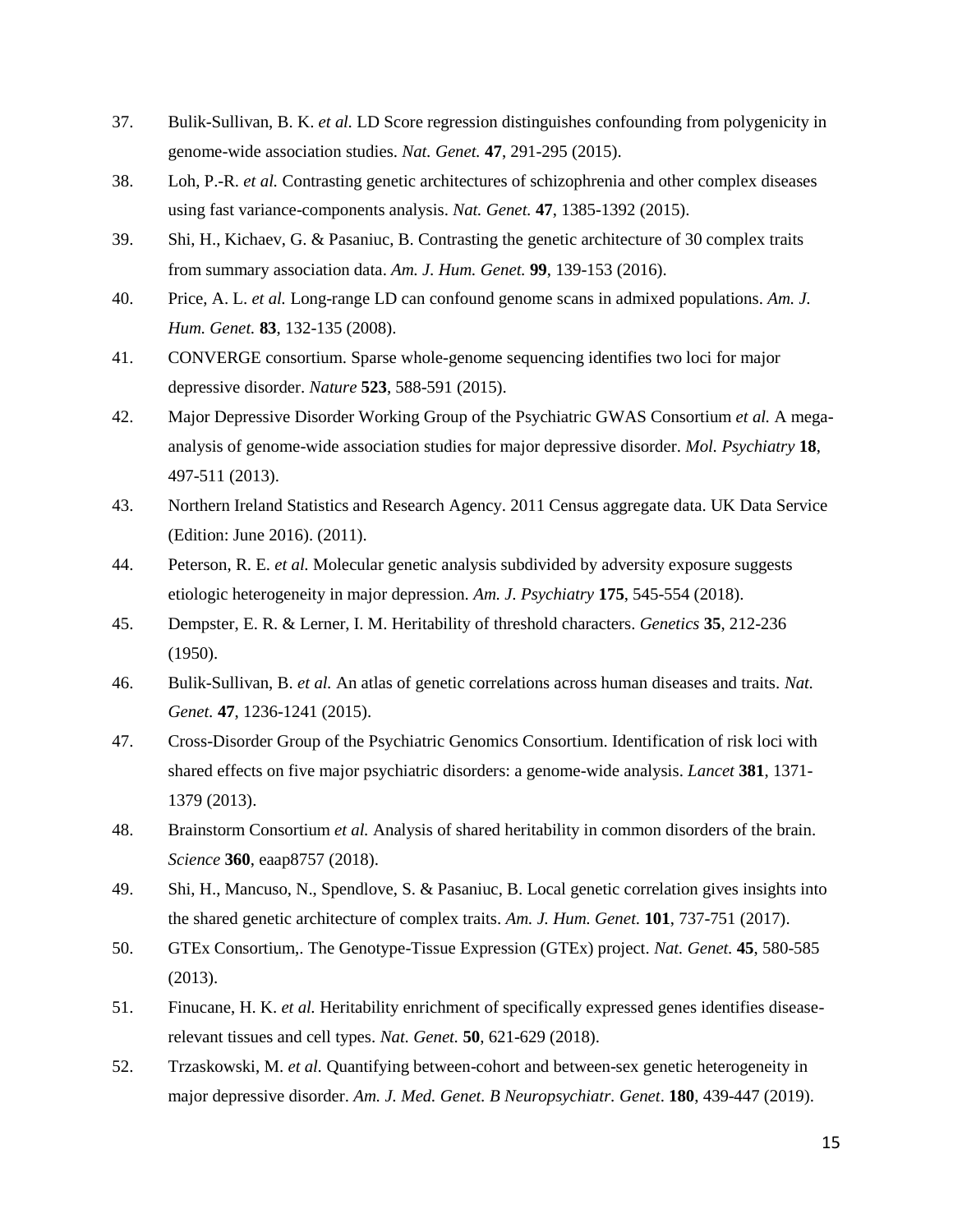- 53. Schizophrenia Working Group of the Psychiatric Genomics Consortium. Biological insights from 108 schizophrenia-associated genetic loci. *Nature* **511**, 421-427 (2014).
- 54. Psychiatric Genomics Consortium Bipolar Disorder Working Group. Large-scale genome-wide association analysis of bipolar disorder identifies a new susceptibility locus near *ODZ4*. *Nat. Genet.* **43**, 977-98, (2011).
- 55. Turley, P. *et al.* Multi-trait analysis of genome-wide association summary statistics using MTAG. *Nat. Genet.* **50**, 229-237 (2018).
- 56. McIntosh, A. M., Sullivan, P. F. & Lewis, C. M. Uncovering the genetic architecture of major depression. *Neuron* **102**, 91-103 (2019).
- 57. Mullins, N. & Lewis, C. M. Genetics of depression: progress at last. *Curr. Psychiatry Rep.* **19**, 43 (2017).
- 58. Sullivan, P. F. *et al.* Psychiatric genomics: an update and an agenda. *Am. J. Psychiatry* **175**, 15-27 (2018).
- 59. Coyne, J. C., Schwenk, T. L. & Smolinski, M. Recognizing depression: a comparison of family physician ratings, self-report, and interview measures. *J. Am. Board Fam. Pract.* **4**, 207-215 (1991).
- 60. Nevin, R. L. Low validity of self-report in identifying recent mental health diagnosis among U.S. service members completing Pre-Deployment Health Assessment (PreDHA) and deployed to Afghanistan, 2007: a retrospective cohort study. *BMC Public Health* **9**, 376 (2009).
- 61. Clarke, D. E. *et al.* DSM-5 field trials in the United States and Canada, Part I: study design, sampling strategy, implementation, and analytic approaches. *Am. J. Psychiatry* **170**, 43-58 (2013).
- 62. Spitzer, R. L., Forman, J. B. & Nee, J. DSM-III field trials: I. Initial interrater diagnostic reliability. *Am. J. Psychiatry* **136**, 815-817 (1979).
- 63. Keller, M. B. *et al.* Results of the DSM-IV mood disorders field trial. *Am. J. Psychiatry* **152**, 843- 849 (1995).
- 64. Corfield, E. C., Yang, Y., Martin, N. G. & Nyholt, D. R. A continuum of genetic liability for minor and major depression. *Transl. Psychiatry* **7**, e1131 (2017).
- 65. Direk, N. *et al.* An analysis of two genome-wide association meta-analyses identifies a new locus for broad depression phenotype. *Biol. Psychiatry* **82**, 322-329 (2017).
- 66. Okbay, A. *et al.* Genetic variants associated with subjective well-being, depressive symptoms, and neuroticism identified through genome-wide analyses. *Nat. Genet.* **48**, 624-633 (2016).
- 67. Kendler, K. S. *et al.* Shared and specific genetic risk factors for lifetime major depression, depressive symptoms and neuroticism in three population-based twin samples. *Psychol. Med.* **49**, 2745-2753 (2018).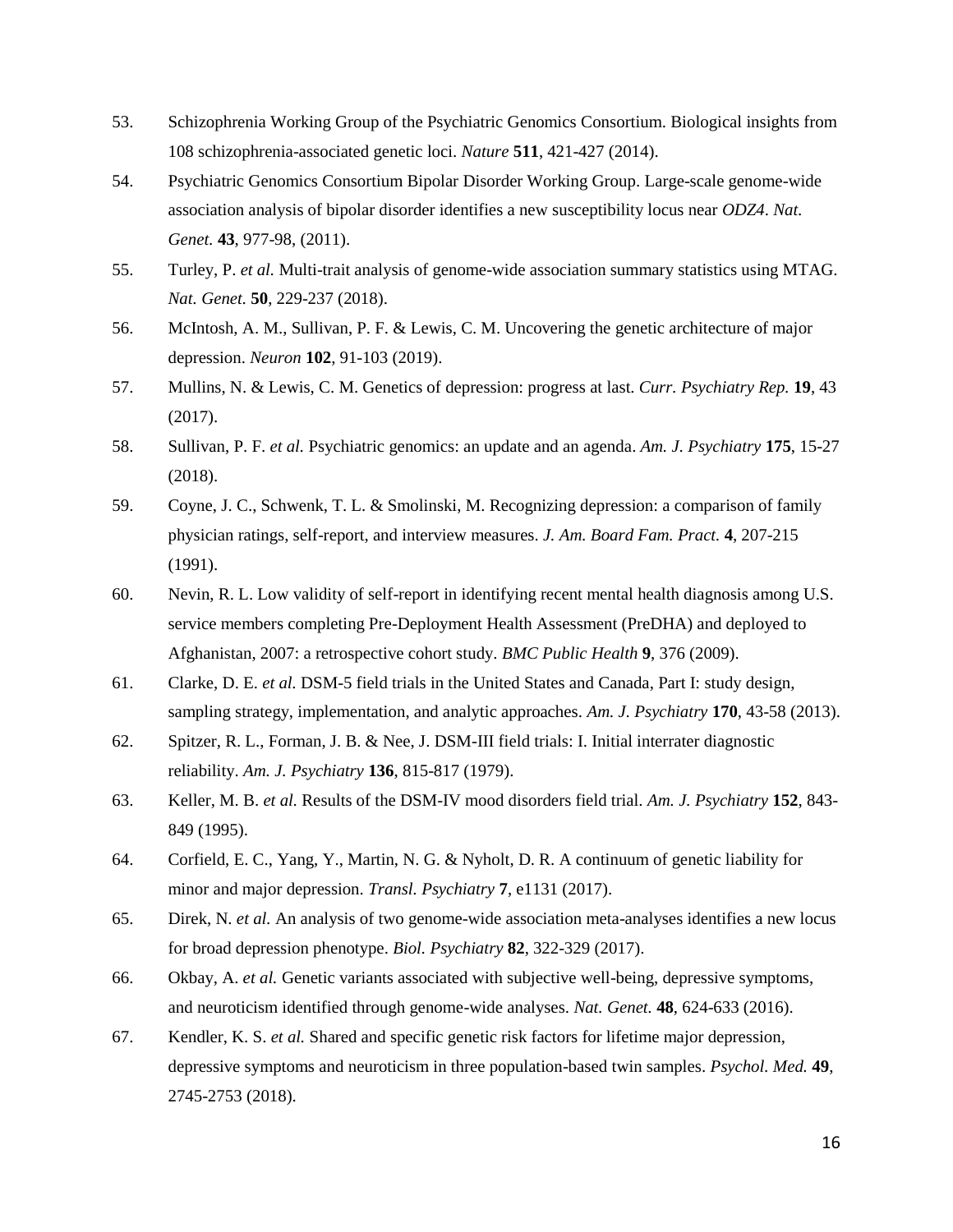- 68. Kendler, K. S. & Karkowski-Shuman, L. Stressful life events and genetic liability to major depression: genetic control of exposure to the environment? *Psychol. Med.* **27**, 539-547 (1997).
- 69. Fluharty, M., Taylor, A. E., Grabski, M. & Munafo, M. R. The association of cigarette smoking with depression and anxiety: a systematic review. *Nicotine Tob. Res.* **19**, 3-13 (2017).
- 70. Wootton, R. E. *et al.* Causal effects of lifetime smoking on risk for depression and schizophrenia: Evidence from a Mendelian randomisation study. *bioRxiv* (2018).
- 71. Gibbons, R. D. *et al.* The computerized adaptive diagnostic test for major depressive disorder (CAD-MDD): a screening tool for depression. *J. Clin. Psychiatry* **74**, 669-674 (2013).
- 72. Freimer, N. B. & Mohr, D. C. Integrating behavioural health tracking in human genetics research. *Nat. Rev. Genet.* **20**, 129-130 (2019).

## **Figure legends**

**Figure 1 | Definitions of depression in UK Biobank.** This figure shows the different definitions of MDD in UK Biobank and the color codings used consistently in this paper. For the minimal phenotyping definitions of depression presented in this paper: red for help-seeking based definitions derived from Touchscreen Questionnaire; blue for symptom-based definitions derived from Touchscreen Questionnaire; green for self-report based definition derived from Verbal Interview. For the EMR definition of depression: orange for definitions based on ICD10 codes. For strictly defined MDD: purple for CIDI-based definitions derived from Online Mental Health Followup. For the no-MDD definition: brown for GPNoDep, containing those cases in help-seeking definitions that do not have cardinal symptoms for MDD. The data fields in UK Biobank relevant for defining each phenotype are shown in "Data field in UK Biobank"; number of individuals with non-missing entries for each definition are shown in "N entries"; the qualifying answers for cases and controls respectively are shown in "Answers"; the case prevalences in each definition are shown in "Case Prevalence"; the study and definitions of depression most similar to our definitions are shown in "Most similar to". The similarities and differences between help-seeking, EMR, and symptom-based definitions with definitions of depression previously reported can be found in the Supplementary Note.

**Figure 2 | Relationship between definitions of depression and environmental risk factors. a-g**, These figures show forest plots of odds ratios (OR) and  $log_{10} P$  values (LogP) between known environmental risk factors and different types (Category) of definitions of depression in UK Biobank (Definition) from logistic regression, using UK Biobank assessment center, age, sex and years of education as covariates to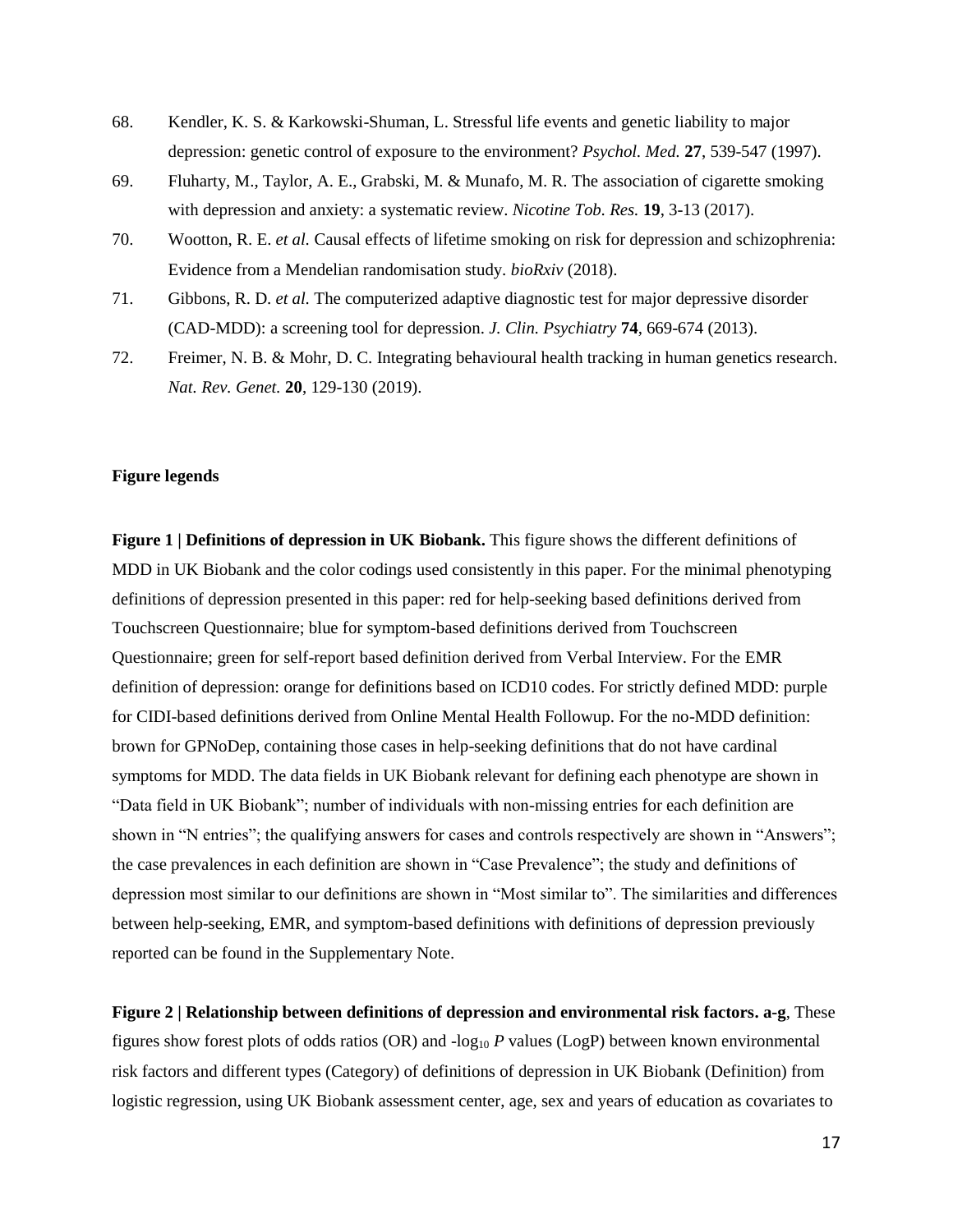control for potential geographical and demographic differences between environmental risk factors, except when they are being tested. Lifetime trauma measure was derived from Online Mental Health Followup (Supplementary Note and Supplementary Table 7); Townsend deprivation index, years of education, sex, age, recent stress and neuroticism were derived from Touchscreen Questionnaire (Supplementary Note). **h**, This figure shows a hierarchical clustering of definitions of depression in UK Biobank using ORs with environmental risk factors performed using the hclust function in R, "Height" refers to the Euclidean distance between MDD definitions at the ORs of all six risk factors. MDDRecur is not included in this clustering analysis as it is a subset of the LifetimeMDD definition. The statistics used to generate these plots are presented as Source Data.

#### **Figure 3 | SNP-heritability and genetic correlation estimates among definitions of MDD in UK**

**Biobank.** a, This figure shows the  $h^2_{SNP}$  estimates from  $PCGCs^{19}$  on each of the definitions of MDD in UK Biobank (Methods).  $h^2_{SNP}$  "h2(liab)" as shown on the figure has been converted to liability scale<sup>44,73</sup> using the observed prevalence of each definition of depression in UK Biobank as both population and sample prevalences (Supplementary Table 4). Error bars show the standard errors of the estimates. **b**, This figure shows the  $h^2$ <sub>SNP</sub> estimates of definitions of MDD in UK Biobank from LDSC using logistic regression summary statistics on all SNPs > 5% MAF (Methods), transformed to the liability scale assuming a range of population case prevalence, from 0 to 0.5. We do not show results for case prevalence from 0.5 to 1, as they will be mirroring those from 0 to 0.5. In the figure, we indicate with a black vertical dotted line the population prevalence of 0.15, used in PGC1-MDD, and a colored vertical dotted line for the population prevalence of each definition of depression in UK Biobank. We also indicate with a black horizontal dotted line the arbitrary liability scale  $h^2_{SNP}$  of 0.2, previously estimated for MDD in PGC1-MDD. Using this, we show that at no prevalence would minimal phenotyping defined depression like GPpsy (Help-seeking definition) reach this estimate. **c**, This figure shows the genetic correlation "rG" between CIDI-based LifetimeMDD and all other definitions of MDD in UK Biobank, estimated using PCGCs. Error bars show the standard errors of the estimates. **d**, This figure shows pairwise rG between all definitions of depression in UK Biobank, also detailed in Supplementary Table 15.

**Figure 4 | Genetic correlation between definitions of MDD and other psychiatric conditions. a**, This figure shows the genetic correlation "rG" estimated by cross-trait LDSC<sup>46</sup> on the liability scale between definitions of MDD in UK Biobank with other psychiatric conditions in both UK Biobank (smoking and neuroticism) and PGC<sup>47</sup> (Supplementary Table 1), including schizophrenia<sup>53</sup> (SCZ) and bipolar disorder<sup>54</sup> (BIP) (Supplementary Table 1). Error bars show the standard errors of the estimates. **b**, This figure shows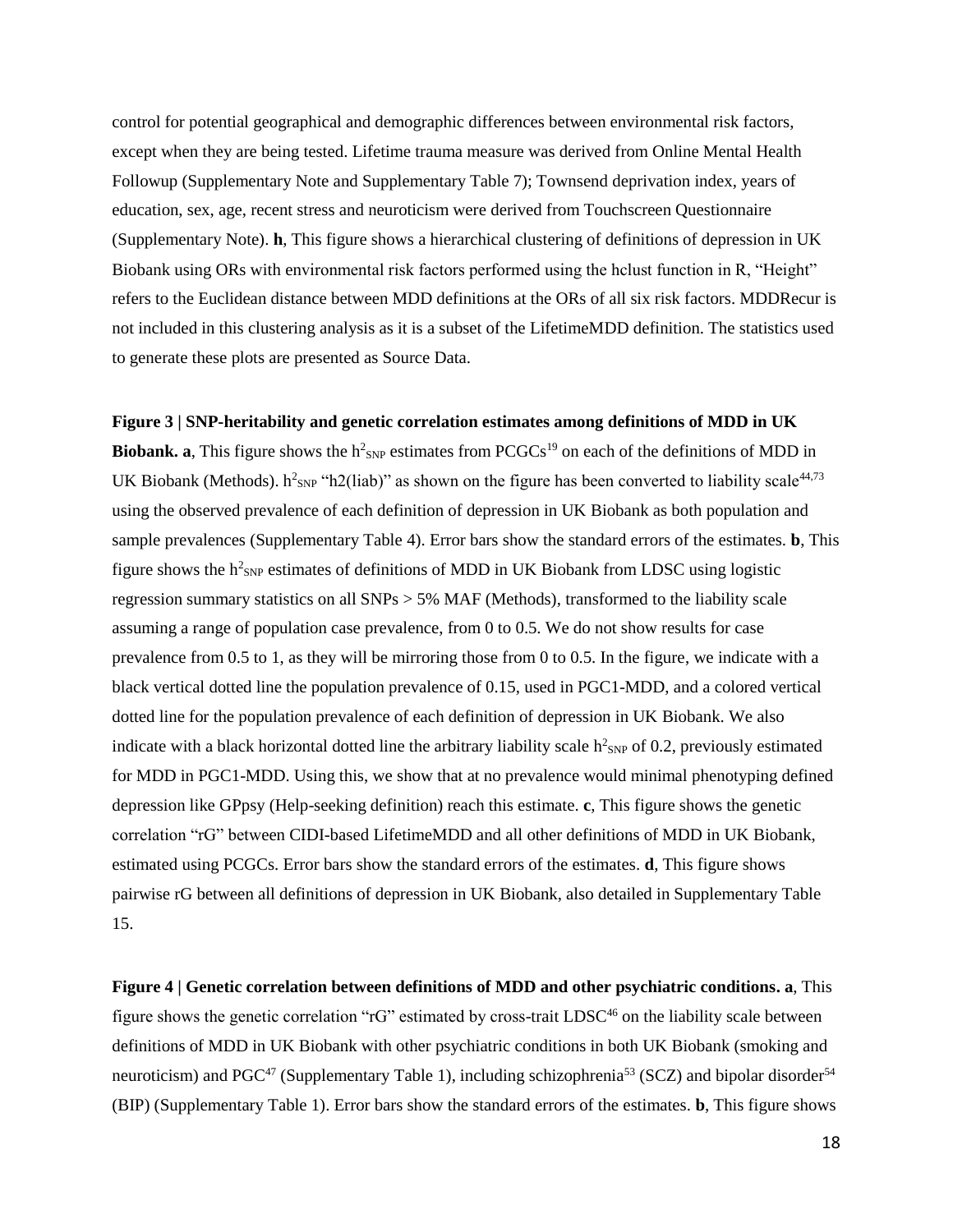the cumulative fraction of regional genetic correlation "rG" (out of sum of regional genetic correlation across all loci) between definitions of MDD in UK Biobank with SCZ in 1,703 independent loci in the genome<sup>79</sup> estimated using rho-HESS<sup>49</sup>, plotted against percentage of independent loci. CIDI-based LifetimeMDD is shown in purple while help-seeking based GPpsy is shown in red. The steeper the curve, the smaller the number of loci explaining the total genetic correlation. The dotted colored curves around each solid line represent the standard errors of the estimate computed using a jackknife approach as described in Shi et al.<sup>39</sup>. The dotted black line represents 100% of the sum of genetic correlation between each definition of MDD in UK Biobank with SCZ. The cumulative sums of positive regional genetic correlations (right of *y* axis) go beyond 100% – this is mirrored by the negative regional genetic correlation (left of *y* axis) that go below 0%. **c**, We rank all 1,703 loci by their magnitude of genetic correlation, and ask what fraction of loci sums up to 90% of total genetic correlation. This figure shows the percentage of loci summing up to 90% of total genetic correlation "rG" between either LifetimeMDD (in purple) or GPpsy (in red) with all psychiatric conditions tested, with standard errors estimated using the same jackknife approach. The higher the percentage, the higher the number of genetic loci contributing to 90% of total genetic correlation. Error bars show the standard errors of the estimates.

**Figure 5 | Tissue-specific gene expression enrichment in definitions of MDD.** This figure shows the  $log_{10}(P)$  of enrichment in  $h^{2}$ <sub>SNP</sub> in genes specifically expressed in 44 GTEx tissues, estimated using partitioned h<sup>2</sup><sub>SNP</sub> in LDSC; help-seeking based definitions of MDD GPpsy, as well as its constituent no-MDD phenotype GPNoDep, show enrichment of  $h^2_{SNP}$  in genes specifically expressed in CNS tissues, similar to an independent cohort of help-seeking based MDD (23andMe<sup>4</sup>) and other psychiatric conditions such as bipolar disorder  $(BIP)^{54}$ , schizophrenia  $(SCZ)^{53}$ , autism  $(AUT)$ , personality dimension neuroticism, and behavioural trait smoking. We indicate the sample size (N) for each definition of depression and psychiatric condition.

**Figure 6 | GWAS hits from minimal phenotyping definition of MDD in UK Biobank are not specific to MDD.** This figure shows the odds ratios (ORs) for the risk alleles at 27 loci significantly associated with help-seeking based definitions of MDD in UK Biobank (GPpsy and Psypsy), in logistic regression GWAS conducted on CIDI (LifetimeMDD, in purple), help-seeking (GPpsy in red) and no-MDD (GPNoDep, in brown) based definitions of MDD. For comparison, we show the same in conditions other than MDD: neuroticism, smoking and SCZ (all in pink). SNPs missing in each panel are not tested in the respective GWAS. For clarity of display, scales on different panels vary to accommodate the different magnitudes of ORs of SNPs in different conditions. ORs at all 27 loci are highly consistent across phenotypes, being completely aligned in direction of effect, regardless of whether it is a definition or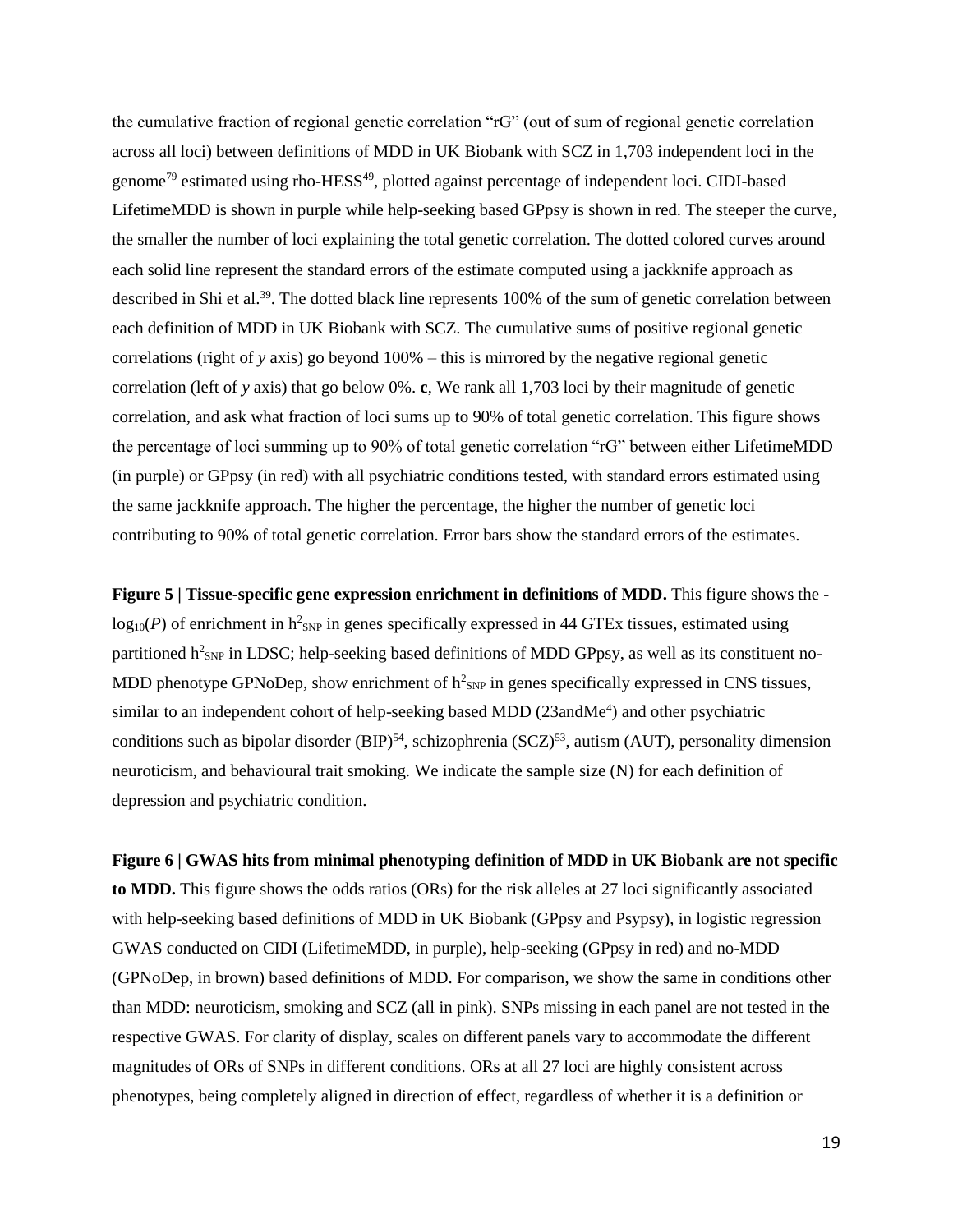MDD or a risk factor or condition other than MDD. All results are shown in Supplementary Table 14. Error bars show the standard errors of the estimates.

**Figure 7 | Out-of-sample prediction of MDD in PGC cohorts. a**, This figure shows the area under the curve (AUC) of polygenic risk scores (PRS) calculated for each definition of depression in UK Biobank and MDD status indicated in 19 PGC29-MDD cohorts<sup>5</sup>, while controlling for cohort-specific effects. PRS were calculated using effect sizes at independent (LD  $r^2$  < 0.1) SNPs passing P value thresholds  $10^{-4}$ , 0.001, 0.01, 0.05, 0.01, 0.2, 0.5 and 1, respectively, in GWAS performed on all definitions of depression in UK Biobank. **b**, This figure shows the same analysis performed on down-sampled data (7,500 cases, 42,500 controls) for each definition of depression.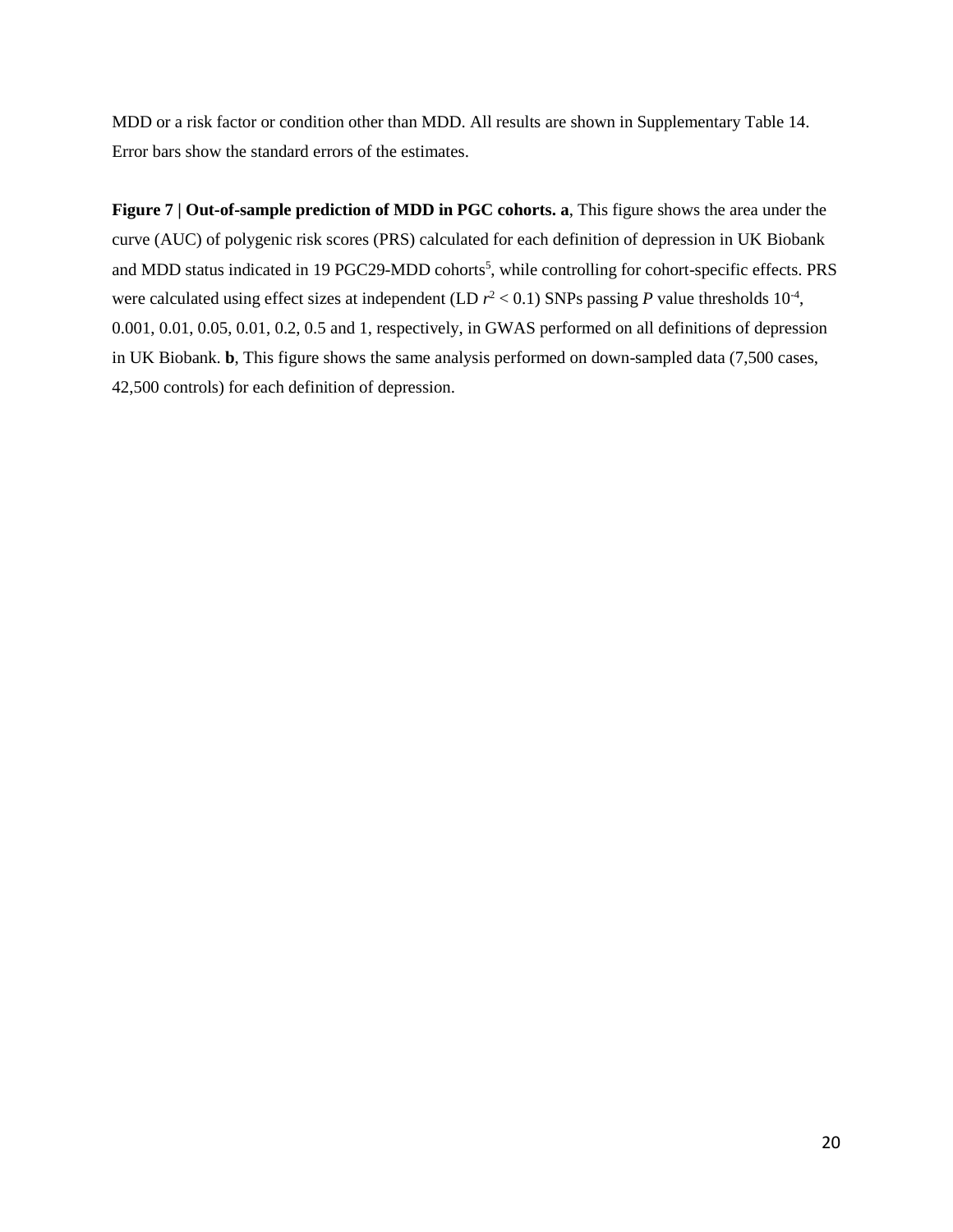#### **Online Methods**

**Genome-wide associations.** To obtain and access the difference between odds ratios of associations in different definitions of depression in UK Biobank, as well as smoking (data field 20160) and neuroticism (data field 20127), we performed logistic regression (or linear regression with --standard-beta for neuroticism) on all 5,276,842 common SNPs (MAF > 5% in all 337,198 White-British, unrelated samples) in  $PLINK^{76}$  (version 1.9) with 20 PCs and genotyping array as covariates.

**Estimation of SNP-heritability and genetic correlation among definitions of MDD.** All estimates of  $h^2$ <sub>SNP</sub> are computed with the phenotype-correlation-genotype-correlation (PCGC)<sup>77</sup> approach implemented with PCGCs<sup>23</sup>, using 5,276,842 common SNPs (MAF  $>$  5% in all 337,198 White-British, unrelated samples). LD scores at SNPs were computed with LDSC<sup>37</sup> in 10,000 random samples drawn from the White-British samples in UK Biobank as LD reference, and MAF at all 5,276,842 common SNPs in all 337,198 White-British samples as MAF reference. Covariates were genotyping array and 20 PCs computed using samples in each definition of MDD with flash  $PCA^{74}$ . Where we stratified each definition of MDD in UK Biobank into two strata by risk factors such as sex (Supplementary Note), we computed specific PCs for each definition and strata (see also Supplementary Note and Supplementary Table 13).

**Estimation of genetic correlation between definitions of MDD and other conditions.** Summary statistics for other psychiatric conditions from previous GWAS studies were obtained as described in Supplementary Table 1. Association summary statistics for smoking and neuroticism in UK Biobank were generated by GWAS (Supplementary Table 15-16 and Extended Data Fig. 3). We estimated the genetic correlation between definitions of MDD in UK Biobank with each of these conditions with  $LDSC<sup>46</sup>$ , with a LD reference panel generated with EUR individuals from 1000 Genomes<sup>78</sup>. To obtain regional rG, we partitioned the genome into 1,703 independent loci<sup>79</sup> and estimated regional rG with rho- $HESS^{49}$ , using a LD reference panel generated with EUR individuals from 1000 Genomes<sup>78</sup>. We estimated standard errors for each regional rG and the total rG across the genome using a jackknife approach implemented in HESS<sup>39</sup>. To assess percentage of genome contributing to total rG, we ranked all independent loci by their absolute value of regional rG, and asked how many loci would contribute 90% of the total rG.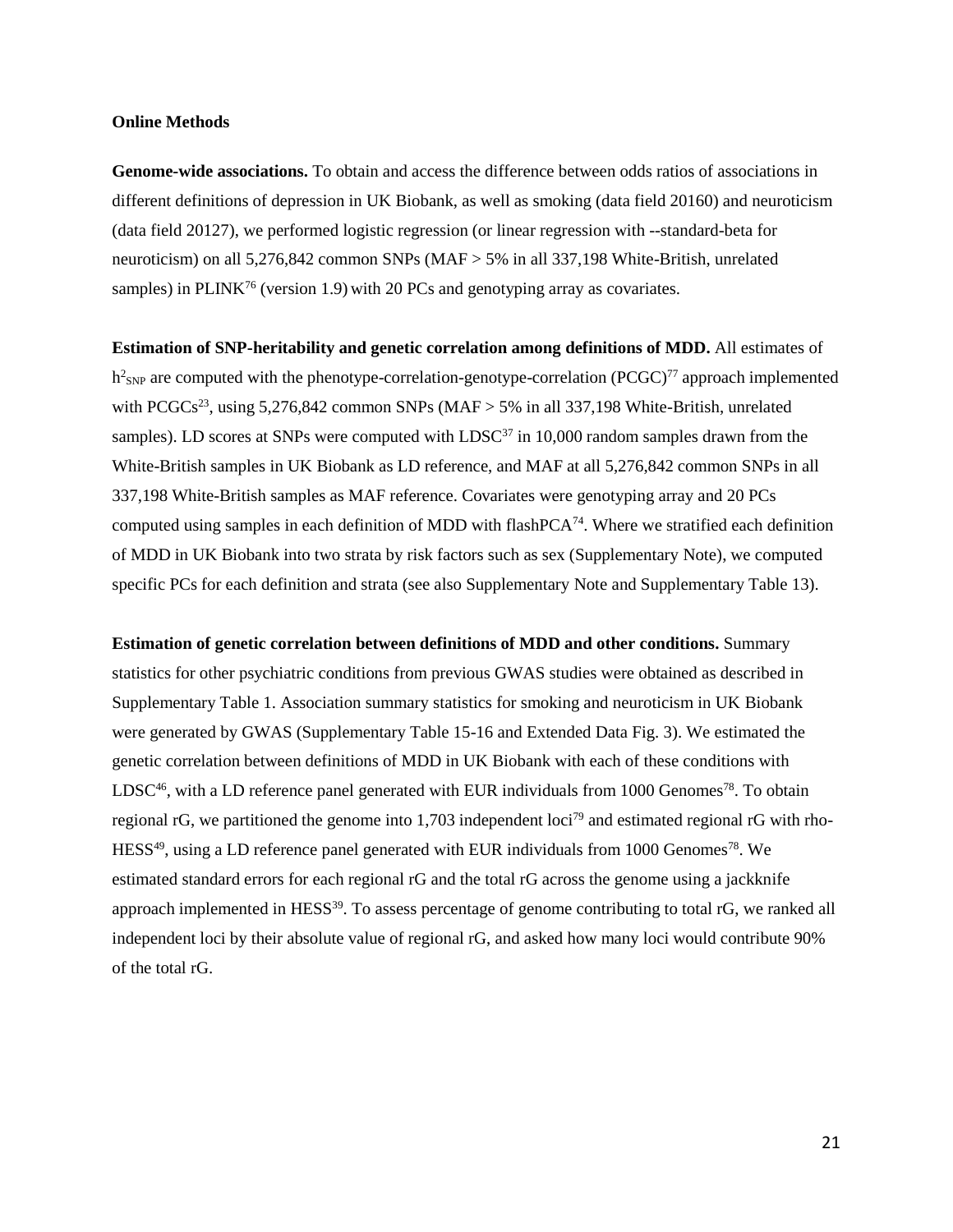**Enrichment of SNP-heritability in genes specifically expressed in tissues.** We estimated the enrichment of  $h^2_{SNP}$  in genes specifically expressed in 44 tissues in the Genotype–Tissue Expression (GTEx)<sup>50</sup> project using the partitioned  $h^2_{SNP}$  framework in LDSC-SEG<sup>49</sup>, and a LD reference panel generated with EUR individuals from 1000 Genomes<sup>78</sup>. We obtained tissue specific gene expression annotations in GTEx tissues from LDSC-SEG, then estimated the enrichment of  $h^2_{SNP}$  in annotations that corresponded to each of the tissues together with 52 annotations in the baseline model<sup>80</sup>. We report the  $P$ value of the one-sided test of enrichment of  $h^2_{SNP}$  in genes specifically expressed in each tissue against the baseline.

**Out of sample predictions of MDD.** We carried out out-of-sample prediction using individual level genotype and phenotype data from the PGC29 MDD cohorts<sup>5</sup>. We obtained permissions from 20 cohorts with sample sizes greater than 500, among which 17 recorded endorsement of DSM-5 criteria A for MDD (Supplementary Note and Supplementary Table 21). We obtained PRS from GWAS for each definition of depression in UK Biobank, using LD-clumped (LD *r* <sup>2</sup> < 0.1) independent SNPs with *P* values of associations below 8 thresholds  $(P < 10^{-4}, 0.001, 0.01, 0.05, 0.1, 0.2, 0.5, 0.1)$ , and predicted MDD status in the 20 PGC cohorts using the Ricopili pipeline<sup>82</sup>. We obtained Nagelkerke's  $r^2$  between the PRS and MDD status, AUC of the prediction, and variance of MDD status explained by the PRS for each cohort. We also obtained the same measures for MDD status pulling data from all cohorts, controlling for cohort differences by including it as a covariate.

**Ethical approval.** This research was conducted under the ethical approval from the UKBiobank Resource under application no. 28709.

**Reporting Summary**. Additional information on the study design is provided in the **Life Sciences Reporting Summary**.

### **Data availability**

Genotype and phenotype data used in this study are from the full release (imputation version 2) of the UK Biobank Resource obtained under application no. 28709. We used publicly available summary statistics from other studies downloadable from the website of Psychiatric Genomics Consortium [\(https://www.med.unc.edu/pgc/results-and-downloads\)](https://www.med.unc.edu/pgc/results-and-downloads), the references for which can be found in Supplementary Table 1. We also referenced the 2011 Census aggregate data from the UK Data Service (http://dx.doi.org/10.5257/census/aggregate-2011-2).